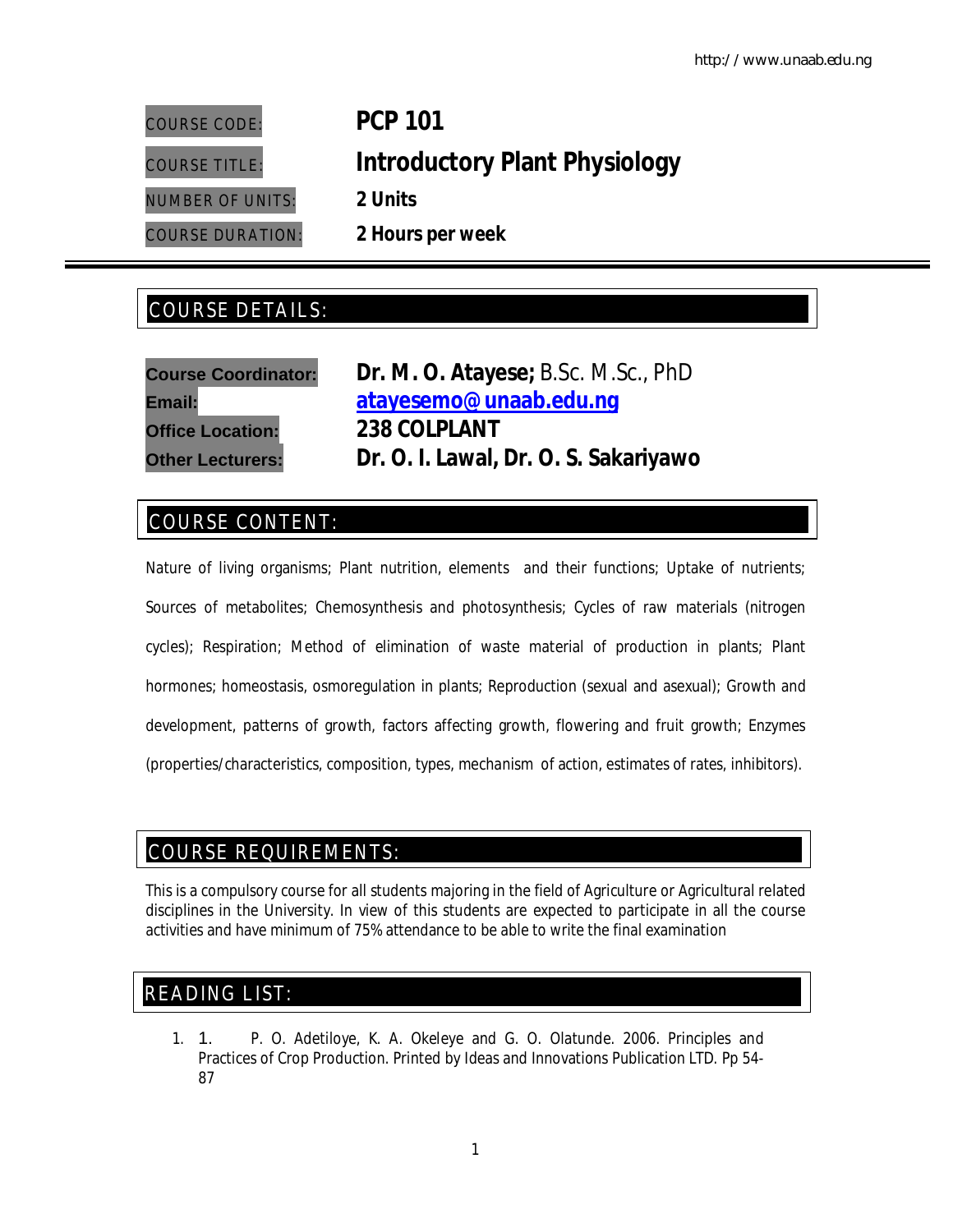- 2. Federal Fertilizer Department, Federal ministry of Agriculture and Rural Development (2002). Fertilizer Use and Management Practices for Crop in Nigeria E,A. Aduayi, V.O Chude, S.O Olayiwola (Eds) printed by S. B. Garko International Ltd. Pp.
- 3. J.R Okalebo K.W. Gathua and P.L Woomer (1993) Laboratory method of soil and plant analysis: A working Manual. Tropical Soil Biology and Fertility Programme, 1993. SBN 9966-9892-1-8. Soil Science Society of East Africa Technical Publication No.1. Printed by Marvel EPZ (Kenya) LTD, Nairobi, Kenya. Pp. 88.
- 4. S. K. Verma and Mohit Verma 2007. Plant Physiology, Biochemistry and Biotechnology. Printed by S. Chanel and Company Ltd, New Delhi.

#### E LECTURE NOTES

#### **NATURE OF LIVING ORGANISM**

#### **What are living organisms?**

These are organisms characterized by performance of certain life processes. Non living things may be able to perform one or more to these process, for instance, a machine can move, it is only living organism that can perform all of the activities.

Example of living things are: microorganism e.g bacteria, Algae, fungi, lower green plants, non flowering (gymnosperms), flowering plants (Angiosperms) and animals.

Majority of agricultural plants otherwise known as crops are generally found with the non flowering and flowering plants.

Performance of these basic activities by the plant has been of immense benefits to man. For instance, Plants' efforts at feeding through the process of photosynthesis bring about accumulation of starch in maize, cassava, rice, yam, e.t.c. and lipids in groundnut, palm kernel seed e.t.c. As a result of the primary role of plant in food manufacturing, they are referred to as **PRIMARY PRODUCERS**.

We shall restrict our exploit in this class to plant in general and in particular those of agricultural importance. The processes in questions are: Movement, Respiration, Nutrition, Irritability, Growth, Excretion, Reproduction Intractability and Aging.

#### **Movement** (locomotion)

Movement in plant involves some parts of its body.

Movement in plant is quite different from that of animals. While animals move the whole body from one place to another (locomotion), plant move some parts of its body. Movement of materials over long and short distances also contribute to movements in plants.

**Respiration**: This is the process whereby food taken in is oxidised and energy is released for other life processes.

**Nutrition**: This is intake of simple raw materials by plant and their synthesis into food. Food is used by living things to construct and maintain life.

**Irritability**: This is also referred to as sensitivity and responsiveness. It is the process of responding to changes in the surrounding or environment.

**Growth**: The process in which an increase in size of an organism is referred to as growth. This is brought about by the combined efforts of all other processes such as feeding, respiration e.t.c.

**Excretion**: This is the removal of waste products from chemical reactions which have occurred in organisms.

**Reproduction**: Every living thing has the capacity to reproduce its type to ensure continuity, avoid extinction.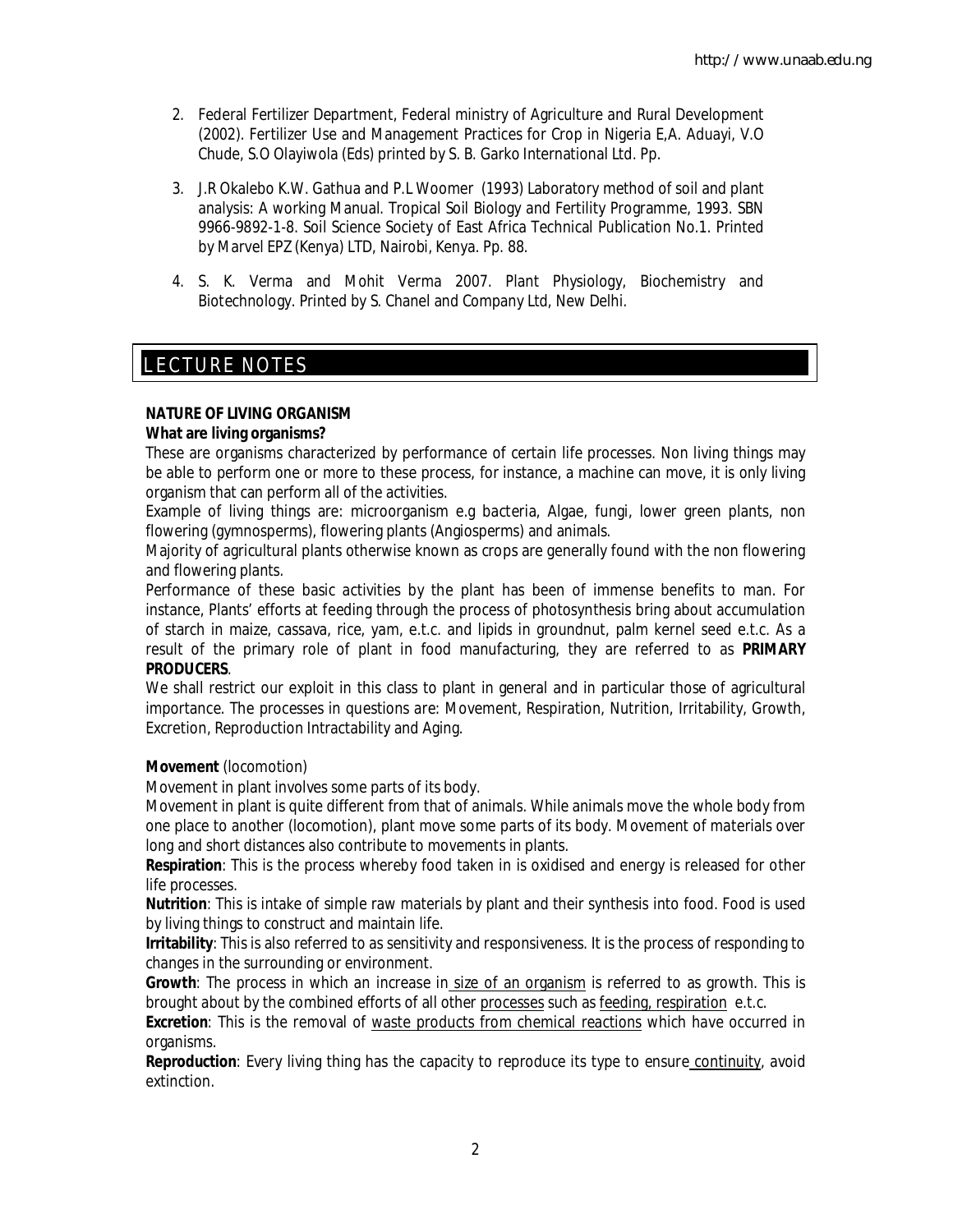**Intractaction:** Every living thing has capacity to interact with its type or other living things. Plants intract with lower as well as higher animals and other plants. They also intract with micro organisms all in effort to sustain the ecosystem. This is a very important concept in ecology.

**Aging**: All living develops from one stage to the other as time pass on them. This leads to aging from juvenile through maturity and senescence.

The summary is therefore **MR NIGERIA**

### **Plant nutrition, Elements and their function**

Plant nutrition is the study of the **chemical elements** that are necessary for plant growth. There are several principles that apply to plant nutrition. Some elements are directly involved in plant metabolism (Arnon and Stout, 1939). Metabolism is the life sustaining chemical activity, i.e. The series of processes by which food is converted into the energy and products needed to sustain life. However, this principle does not account for the so-called beneficial elements, whose presence, while not required, has clear positive effects on plant growth.

Plant nutrition is a difficult subject to understand completely, partially because of the variation between different plants and even between different species or individuals of a given clone. Elements present at low levels may cause deficiency symptoms, and toxicity is possible at levels that are too high. Further, deficiency of one element may present as symptoms of toxicity from another element, and vice-versa. Carbon and oxygen are absorbed from the air, while other nutrients are absorbed from the soil. Green plants obtain their carbohydrate supply from the carbon dioxide in the air by the process of photosynthesis

A nutrient that is able to limit plant growth according to Liebig's law of the minimum, is considered an essential plant nutrient if the plant can not complete its full life cycle without it. There are 16 essential plant nutrients.

Macronutrients<sup>.</sup>

- $\bullet$  N = Nitrogen
- $\bullet$   $P = Phosphorus$
- $\bullet$   $K =$  Potassium
- $\bullet$  Ca = Calcium
- $\bullet$  Mg = Magnesium
- $\bullet$   $S =$  Sulfur
- $\bullet$  Si = Silicon

Micronutrients (trace levels) These are elements that are vital to plant growth but are only required in minute amounts, very much like vitamins in human diets. They are known as micro-nutrients because of the tiny amounts found in normal soils. For the average home vegetable grower micro nutrients are an academic rather than a practical subject. Identifying micro nutrient deficiencies is difficult even for experts and usually requires laboratory analysis. With iron deficiency, even laboratory analysis is difficult. Luckily for us, most of these deficiencies are very rare and rotation, use of compost and manures will cure them. These elements include:

- $\bullet$  Cl = Chlorine
- $\bullet$  Fe = Iron
- $\bullet$  B = Boron
- Mn = Manganese
- $\bullet$  Na = Sodium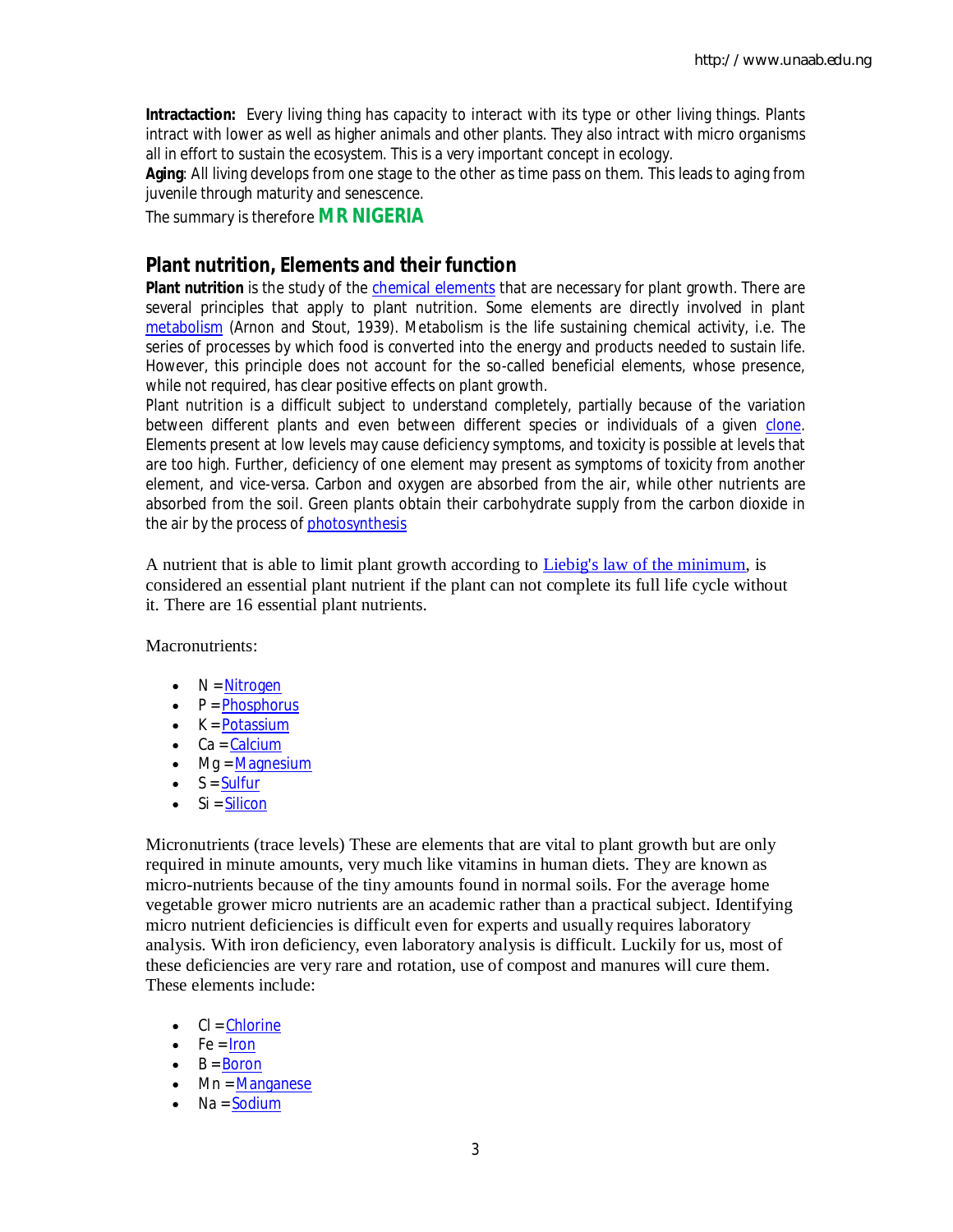- $\bullet$  Zn = Zinc
- $\bullet$  Cu = Copper
- Ni= Nickel
- Mo = Molybdenum

These nutrients are further divided into the mobile and immobile nutrients. A plant will always supply more nutrients to its younger leaves than its older ones, so when nutrients are mobile, the lack of nutrients is first visible on older leaves. When a nutrient is less mobile, the younger leaves suffer because the nutrient does not move up to them but stays lower in the older leaves. Nitrogen, phosphorus, and potassium are mobile nutrients, while the others have varying degrees of mobility.

Plants uptake essential elements from the soil through their roots and from the air (mainly consisting of nitrogen and oxygen) through their leaves. Nutrient uptake in the soil is achieved by cation exchange, wherein root hairs pump hydrogen ions (H<sup>+</sup>) into the soil through proton pumps. These hydrogen ions displace cations attached to negatively charged soil particles so that the cations are available for uptake by the root. In the leaves, stomata open to take in carbon dioxide and expel oxygen. The carbon dioxide molecules are used as the carbon source in photosynthesis.

Though nitrogen is plentiful in the Earth's atmosphere, relatively few plants engage in nitrogen fixation (conversion of atmospheric nitrogen to a biologically useful form). Most plants therefore require nitrogen compounds to be present in the soil in which they grow.

### *Functions of nutrients*

Each of these nutrients is used in a different place for a different essential function.

#### **Carbon**

Carbon forms the backbone of many plants biomolecules, including starches and cellulose. Carbon is fixed through photosynthesis from the carbon dioxide in the air and is a part of the carbohydrates that store energy in the plant.

#### **Hydrogen**

Hydrogen also is necessary for building sugars and building the plant. It is obtained almost entirely from water.

#### **Oxygen**

Oxygen is necessary for cellular respiration. Cellular respiration is the process of generating energyrich adenosine triphosphate (ATP) via the consumption of sugars made in photosynthesis. Oxygen gas is produced as a by-product from this reaction.

#### **Phosphorus**

Phosphorus is important in plant bioenergetics. As a component of ATP, phosphorus is needed for the conversion of light energy to chemical energy (ATP) during photosynthesis. Phosphorus can also be used to modify the activity of various enzymes by phosphorylation, and can be used for cell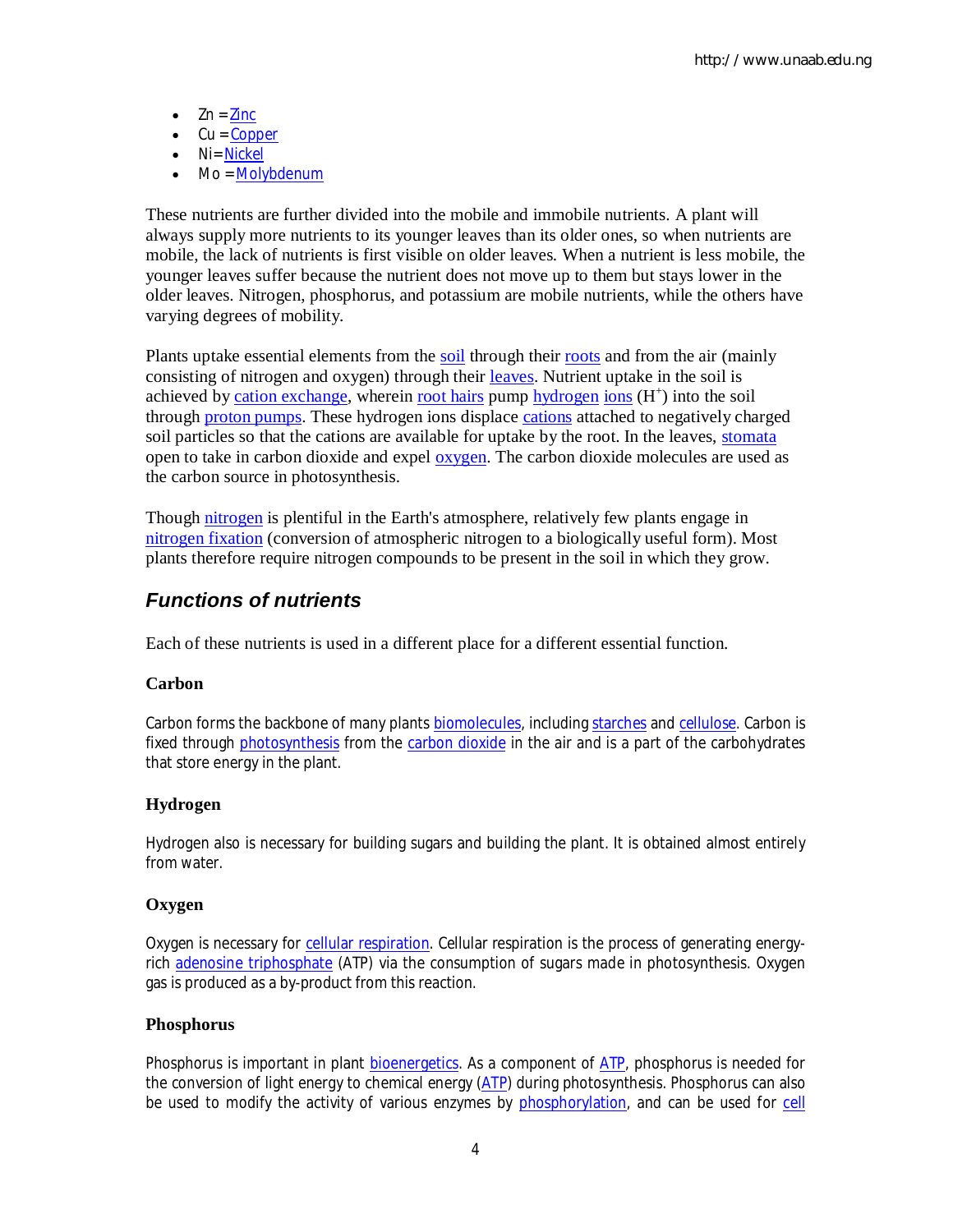signalling. Since ATP can be used for the biosynthesis of many plant biomolecules, phosphorus is important for plant growth and flower/seed formation.

#### **Potassium**

Potassium regulates the opening and closing of the stoma by a potassium ion pump. Since stomata are important in water regulation, potassium reduces water loss from the leaves and increases drought tolerance. Potassium deficiency may cause necrosis or interveinal chlorosis.

#### **Nitrogen**

Nitrogen is an essential component of all proteins. Nitrogen deficiency most often results in stunted growth.

#### **Sulphur**

Sulphur is a structural component of some amino acids and vitamins, and is essential in the manufacturing of chloroplasts.

#### **Silicon**

Silicon is deposited in cell walls and contributes to its mechanical properties including rigidity and **elasticity** 

#### **Calcium**

Calcium regulates transport of other nutrients into the plant and is also involved in the activation of certain plant enzymes. Calcium deficiency results in stunting.

#### **Magnesium**

Magnesium is an important part of chlorophyll, a critical plant pigment important in photosynthesis. It is important in the production of ATP through its role as an enzyme cofactor. Magnesium deficiency can result in interveinal chlorosis.

#### **Iron**

Iron is necessary for photosynthesis and is present as an enzyme cofactor in plants. Iron deficiency can result in interveinal chlorosis and necrosis.

### **Boron (B)**

Boron is necessary for calcium to perform its functions in the plant but too much boron is also harmful to the plant. Excess use of magnesium sulphate will also cause a boron imbalance. The symptoms of boron deficiency are poor development of the growing tip of the plant. It is more likely in soils with pH above 6.5.

Confirming boron deficiency is a job for laboratory analysis. Adding borax to the soil will correct the deficiency but borax is also a herbicide. For garden growers who are unlikely to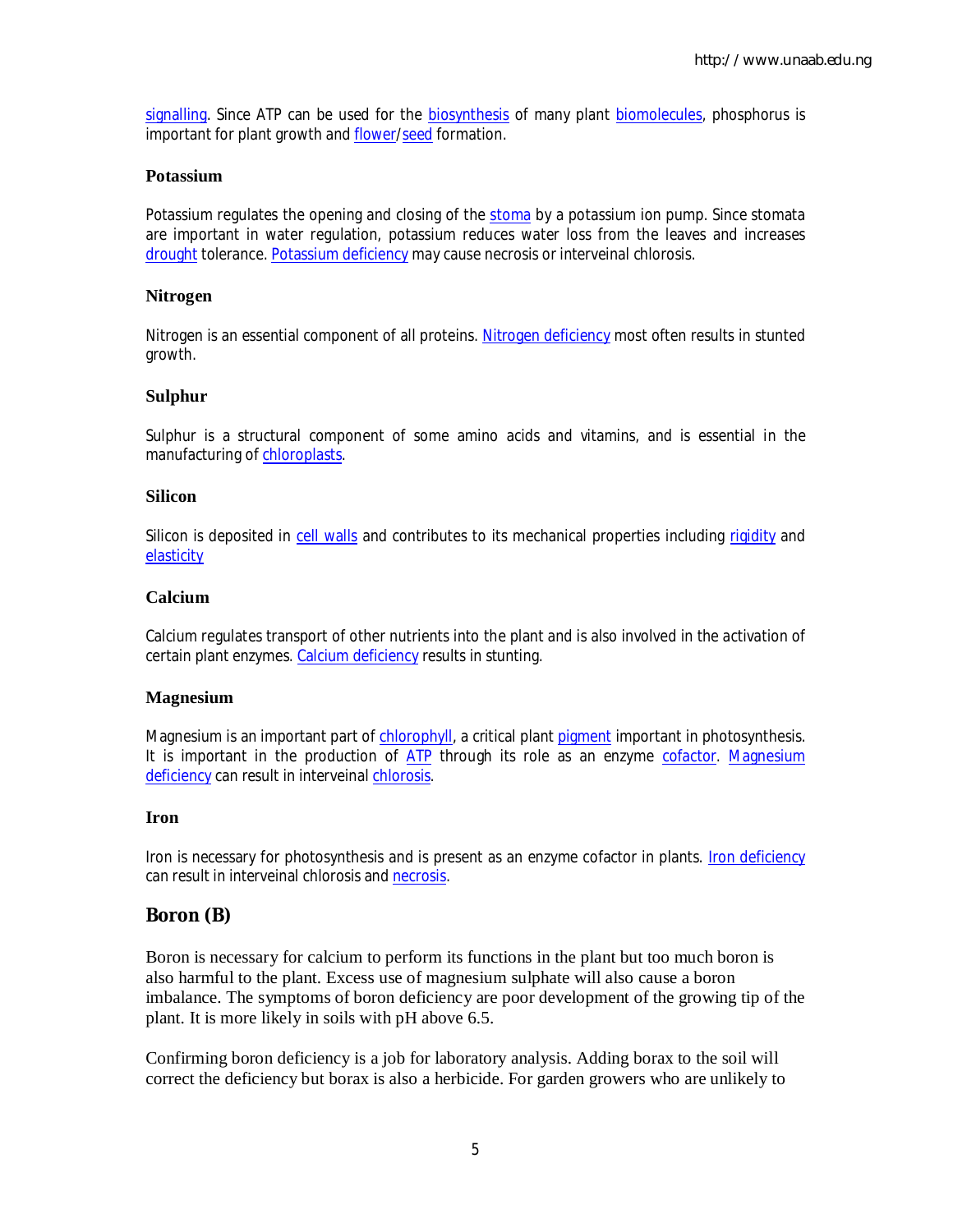want to pay for professional testing and recommendations the best advice is to avoid over use of magnesium sulphate, rotate and use plenty of home made compost.

### **Copper (Cu)**

Copper deficiency is rare but can occur on sandy, peaty and chalky soils with their high pH levels. It is required for root formation. Once again it requires professional analysis to confirm and to determine a proper course of action to rectify. Usually the single use of a copper sulphate based fungicide (Bordeaux mixture) will re-stock the soil for as long as you are likely to grow on it.Excess copper is very toxic to plants and to people. In plants it causes reduced growth, yellowing of the foliage, and stunted root development

### **Iron (Fe)**

Iron deficiency causes yellowing of the leaves and a general lack of vigour. It is fortunately rare but unfortunately hard to both diagnose or determine by laboratory analysis. Generally not something the home grower needs to concern himself with but should you suspect you have it then use sulphate of iron fertilizer

### **Manganese (Mn)**

Manganese deficiency is often caused by over liming and is most often found on peaty and sandy soils with a high pH. Symptoms are similar to iron deficiency and can be confirmed by laboratory analysis of the leaf. Susceptible crops include peas and beets.

Adding sulphur to the soil, which will increase the acidity (decreasing pH) will solve the problem.

The following micro-nutrients are rarely lacking and analysis and remedy are professional jobs. Normal additions of composts and manures will resolve deficiency problems. Excess in the soil will probably be due to industrial contamination.

### **Molybdenum (Mo)**

Molybdenum is only required in minute amounts. Molybdenum is a cofactor to enzymes important in building amino acids. Excess of it is as harmful as molybdenum deficiency.

### **Zinc (Zn)**

Zinc deficiency is more likely in soils with high pH than low. Crops most sensitive are tomatoes, onions and beans.

### **Boron**

Boron is important in sugar transport, cell division, and synthesizing certain enzymes. Boron deficiency causes necrosis in young leaves and stunting of plants.

### **Copper**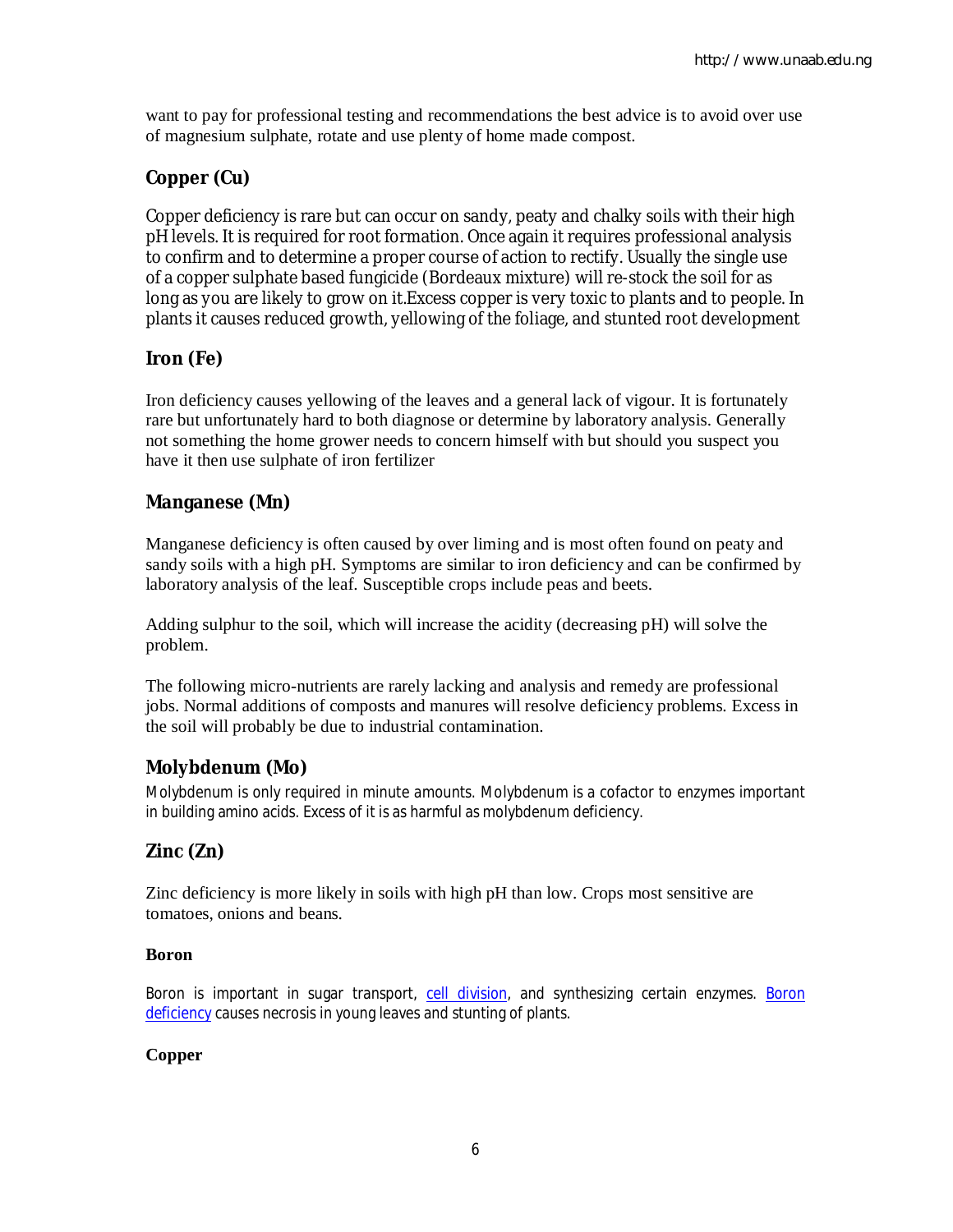Copper is important for photosynthesis. Symptoms for copper deficiency include chlorosis. Involved in many enzyme processes. Necessary for proper photosythesis. Involved in the manufacture of lignin (cell walls). Involved in grain production.

#### **Manganese**

Manganese is necessary for building the chloroplasts. Manganese deficiency may result in coloration abnormalities, such as discolored spots on the foliage.

#### **Sodium**

Sodium is involved in the regeneration of phosphoenolpyruvate in CAM and C4 plants. It can also substitute for potassium in some circumstances.

#### **Zinc**

Zinc is required in a large number of enzymes and plays an essential role in DNA transcription. A typical symptom of zinc deficiency is the stunted growth of leaves, commonly known as "little leaf" and is caused by the oxidative degradation of the growth hormone auxin.

#### **Nickel**

In higher plants, Nickel is essential for activation of *urease*, an enzyme involved with nitrogen metabolism that is required to process urea. Without Nickel, toxic levels of urea accumulate, leading to the formation of necrotic lesions. In lower plants, Nickel activates several enzymes involved in a variety of processes, and can substitute for Zinc and Iron as a cofactor in some enzymes.[*citation needed*]

#### **Chlorine**

Chlorine is necessary for **osmosis** and *ionic balance;* it also plays a role in *photosynthesis*.

**Cobalt** has proven to be beneficial to at least some plants, but is essential in others, such as legumes where it is required for nitrogen fixation. Vanadium may be required by some plants, but at very low concentrations. It may also be substituting for molybdenum. Selenium and sodium may also be beneficial. Sodium can replace potassium's regulation of stomatal opening and closing.

### **Uptake of nutrients (Absorption and conduction)**

Green plants absorb  $H_2$ o and inorganic salts from the soil through the unicellular hairs and the main roots. Absorption of  $H_2$ o by the root and root hair is a passive absorption i.e. energy is required and the normal process of diffusion of osmosis is implicated here. However, absorption of dissolved ions can either be passive or active.

- II. Nutrient uptake
- A. *Root hairs* of epidermal cells
- 1. Increase surface area for absorption.
- 2. Contain membrane proteins, which selectively facilitate ion passage
- B. Mechanisms of nutrient uptake
- 1. *Passive uptake* occurs when an electrochemical gradient favours ion movement,

and diffusion occurs through nutrient specific channels in the cell membrane.

2. Active transport of ions can occur against an electrochemical gradient if proton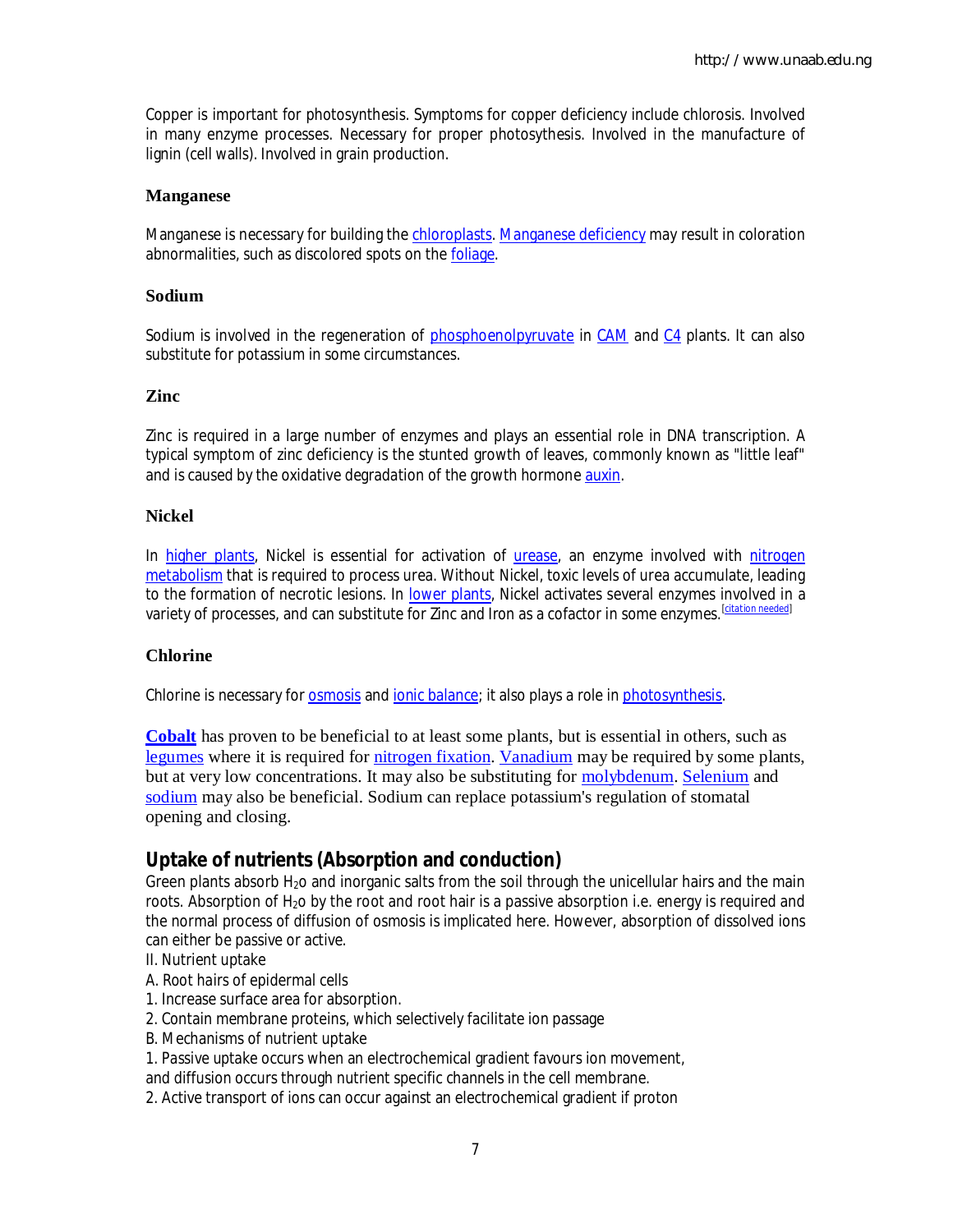pumps and specific co-transporters are present within the root-hair cell membrane.

- C. Nutrient transfer via mychorrhizal fungi
- 1. *Mycorrhizae*: *Mutualistic* associations with plant roots.
- 2. Fungus absorbs nitrogen and phosphorus from soil and provides them to plant.
- 3. Plant provides sugar to the fungus.
- IV. Nitrogen Fixation

Bacteria and pea-family plants form species-specific mutualistic associations.

II. Soil

- A. Texture and composition of soil depend on parent rock.
- 1. Texture affects oxygen availability and root penetration.
- 2. Composition affects nutrient availability.
- B. Nutrient availability
- 1. Nutrients are in the form of positively or negatively charged ions
- 2. Positively charged ions tend to bind to organic matter as well as clay.
- 3. Negatively charged phosphates also bind to organic matter.
- 4. Soils without organic matter and clay lose nutrients fast.

### **Sources of metabolites**

**Metabolites** are the intermediates and products of metabolism. The term *metabolite* is usually restricted to small molecules. A **primary metabolite** is directly involved in normal growth, development, and reproduction. A secondary metabolite is not directly involved in those processes, but usually has an important ecological function. Examples include antibiotics and pigments.

The **metabolome** forms a large network of metabolic reactions, where outputs from one enzymatic chemical reaction are inputs to other chemical reactions.

Metabolites from chemical compounds, whether inherent or pharmaceutical, are formed as part of the natural biochemical process of degrading and eliminating the compounds. The rate of degradation of a compound is an important determinant of the duration and intensity of its action. Profiling metabolites of pharmaceutical compounds, drug metabolism, is an important part of drug discovery, leading to an understanding of any undesirable side effects.

#### **Secondary metabolite**

This is natural chemical product of plants not normally involved in primary metabolic processes such as photosynthesis and cell respiration. Also known as secondary plant product.

Secondary metabolites are **organic compounds that are not directly involved in the normal growth**, development, or reproduction of organisms. Unlike primary metabolites, absence of secondary metabolities does not result in immediate death, but rather in long-term impairment of the organism's survivability, fecundity, or aesthetics, or perhaps in no significant change at all. Secondary metabolites are often restricted to a narrow set of species within a phylogenetic group.

#### **CHEMOSYNTHESIS**

This is the transformation of one form of chemical energy into another. Colourless autothrophic bacterial are able to synthesize carbohydrate without light as the source of energy. These bacteria are aerobic and the energy required in the metabolic process is derived from oxidation of certain inorganic compounds present in their environment.

The energy released in the oxidation process is used to convert  $CO<sub>2</sub>$  to carbohydrates and other organic compounds such as protein, fats, etc.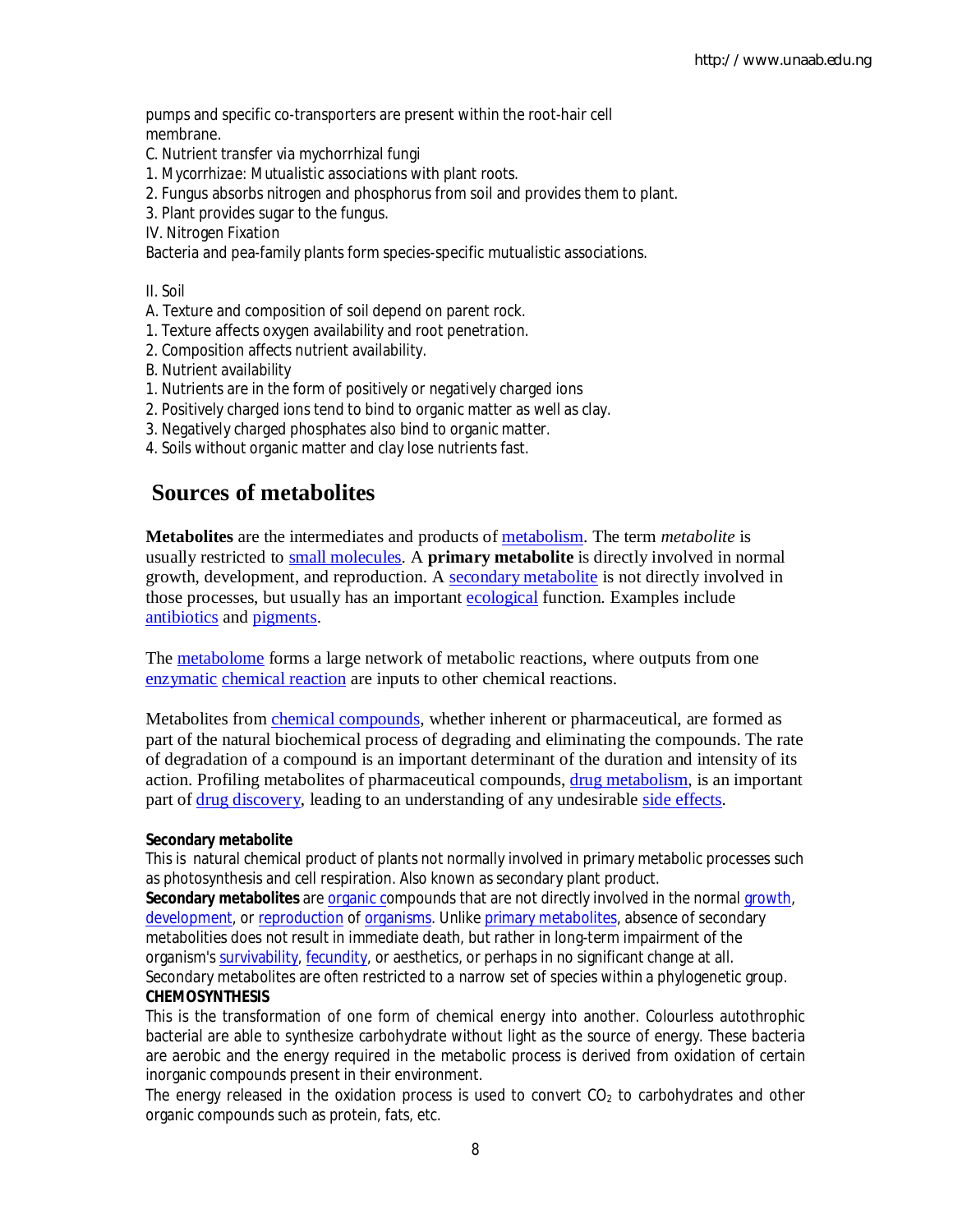Bacterial do not use water as in the normal photosynthesis hence, there no release of oxygen. Examples of these bacteria are sulphur bacteria, iron bacteria and nitrifying bacteria. Sulphur bacterial synthesize organic compound from  $CO<sub>2</sub>$  using energy derived from oxidation of hydrogen sulphide  $(H_2S)$ , sulphur is deposited on the bacteria cell.

Iron bacteria obtain energy from the oxidation of ferrous hydroxide to ferric dioxide.

#### **PHOTOSYNTHESIS**

This is the manufacturing of simple carbohydrates such as sugar in the green leaves by the chlorophyll in the presence of sunlight (as a source of energy) from  $CO<sub>2</sub>$  and water absorbed from the soil and oxygen is librated. By this process, a large amount of energy is formed by the green cell into chemical energy and stored in the organic substances formed. Glucose or fructose appears to be the first carbohydrate formed in photosynthesis.

 $6CO<sub>2</sub> +12H<sub>2</sub>O$ ------------C<sub>6</sub>H<sub>12</sub>O<sub>6</sub> +6H<sub>2</sub>O+6O<sub>2</sub>

There are two phases in photosynthesis. The **LIGHT** phase and the **DARK** phase.

The light phase involves a series of chemical reactions of which light is indispensable and therefore called light reaction.

This involves adsorption of light by chlorophyll, splitting of water molecules with the production of reducing agent (NADP).

The dark phase which does not light is a series of chemical reaction of  $CO<sub>2</sub>$  (fixation of carbon dioxide) by reducing agent produced during the light phase to organic compound.

#### **Important steps in light phase**

Chlorophyll pigments absorb light energy from sunlight and become activated.

The **e**nergy stored in the chlorophyll goes to break up water molecule (Proteolysis/photolysis of water) to give energized electron and oxygen. The energy of the electron is used to synthesis ATP.

The energized electrons are accepted by electron acceptor and are eventually used to reduce NADP to NADPH, a reducing agent needed in the dark phase

One or more ATP molecules may be formed. The products of the light phase are therefore **ATP** and **NADPH** which are needed in the dark phase.

#### **Important steps in dark phase**

All reduction steps from  $CO<sub>2</sub>$  to sugar are dark reactions.

A 5-cabon compound, ribulose-phosphate is activated by ATP to form Ribulose di- phosphate (RUDP) also a 5 carbon compound.

The RUDP combines with  $CO<sub>2</sub>$  to form an unstable 6 carbon complex.

The complex split into two parts, one of which is a stable 3 carbon compound called phosphoglyceric acid.

Many of the remaining portions of the splitting complex is used to re-form ribulose phosphate which fed into the chain of reaction to continue the process.

There is further activation of phosphoglyceric acid to di-phosphoglyceric acid using ATP.

Diphosphogliceric acid is reduced to diphosphoglyceraldhyde by the reducing agent NADPH

6-cabon hexose sugars e.g. glucose or fructose are formed from many molecules of 3-carbon phosphoglyceraldehyde.

All the steps are catalyzed by many enzymes.

Sugar or starch is not the only end products of photosynthesis. Phosphoglyceraldehyde, lipids, protein could also be formed depending on the requirements of the plant at the time.

All these reactions take place in the chlorophyll located in the chloroplast in the leaf of plant.

#### **C<sup>3</sup> Plants**

These are plants in which  $CO<sub>2</sub>$  fixation is dependent on the enzyme Ribulose 1, 5- diphosphate carboxylase (RUDP). Majority of plant sp. fall into this category e.g slow-growing perennials, desert sp, trees and shrubs in the tropics and the sub tropics, deciduous wooden plants, horticultural plants, agronomic plants like soybeans and cotton e.t.c.

#### **C<sup>4</sup> Plants**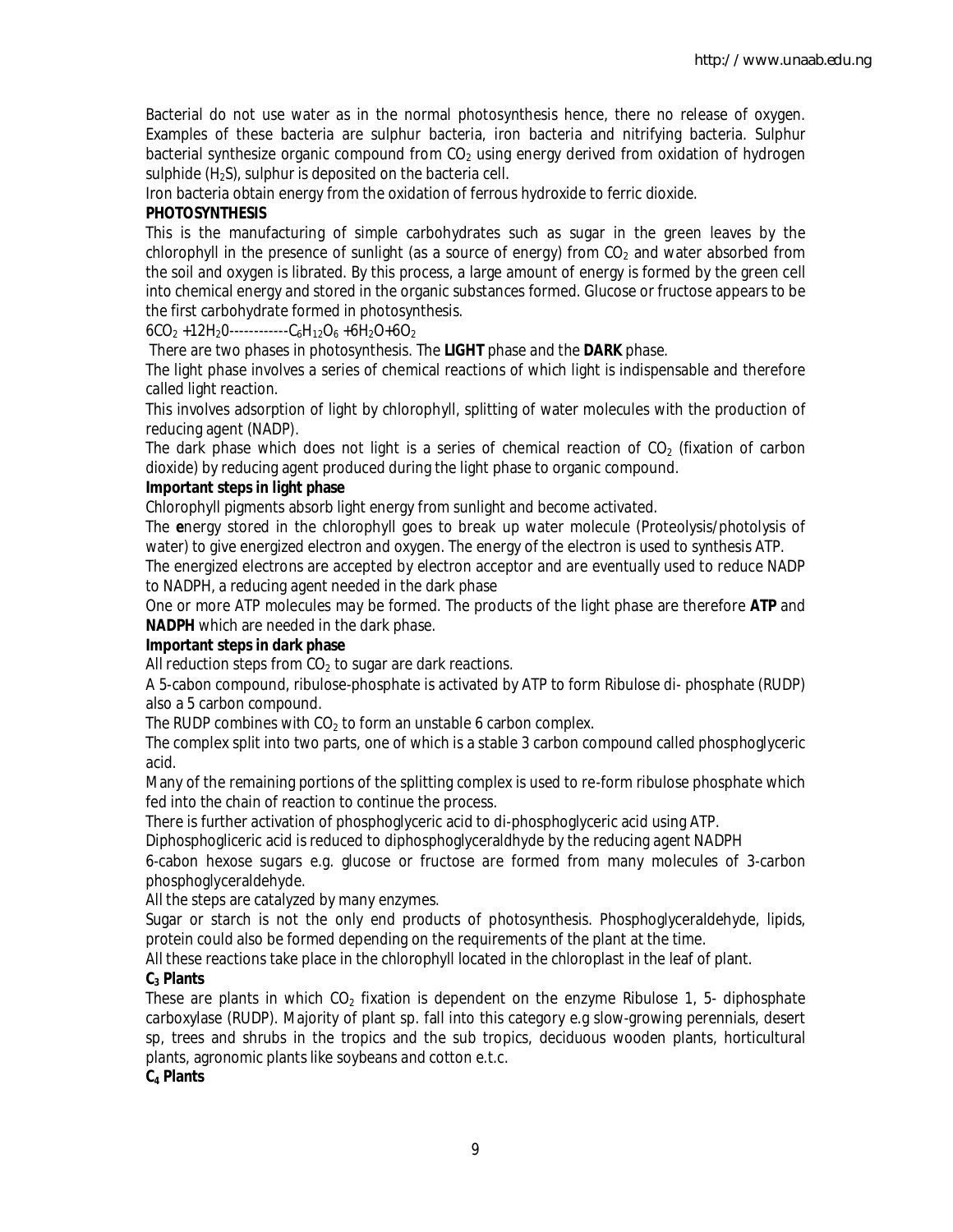These are plants which possesses an additional photosynthetic system. They have high rate of photosynthesis and in turn rapid growth. They ensure high turnover of assimilate, no resistance to the inward diffusion of  $CO<sub>2</sub>$ . Their  $CO<sub>2</sub>$  fixation system is principally due to enzyme phosphophenol pyruvate (PEP) carbohydratase. Examples are tropical grasses, sugarcane, corn, e.t.c.

#### **CYCLES OF RAW MATERIALS IN NATURE**

Substances are utilized by plants; animals utilize plants and some of the raw chemical; When they die, their remains are subjected to the decaying action of micro-organisms. The raw materials are put back into circulation. There is thus, for all these raw materials a broad cycle of absorption utilization and ultimate return to the raw material status e.g

#### DIAGRAM OF WATER CYCLE AND CARBON



Usually, there is a movement of water from the dilute solution outside the cell to the strong solution inside. This movement between solutions separated by membrane is termed osmosis. Plasmolysis is a special type of osmosis that occurs when a stronger solution is outside the membrane than the solution which is contained within the cell. Normal plant cells consist of relatively stronger solution of sugars, salts, pigments, etc and a dilute solution outside the cell.

#### **Transport system in plants**

The large number of cells present within a leaf provides a very large surface of contact to the internal atmosphere of the leaf. However, the cells are still perfused with liquid, which is contained in the cell walls since these must be kept moist. If the cell walls are not moistened by liquid derived from the vacuole tissue, the gases of the atmosphere would not be able dissolve and so come into contact with the surface of the protoplasm. Under the conditions of photosynthesis in plant, evaporation of water from the leaf surface is inevitable and this is called transpiration. Water loss through this evaporation or transpiration needs to be replaced by absorption from the soil and movement in the conducting vessels of the xylem. This accounts for how water or sap gets to the top of a tall tree. Because the surface of the root lacks cuticles, it is in direct contact with the moisture in the soil which when free to move, can penetrate through the cortex of the root.

Water and salts enter the root hairs simultaneously and are released to the xylem vessel for uptake via the transpiration stream. The diffusive movement of salt is in the opposite direction from the region of higher to those of lower concentrations. The cells expend energy in causing salts to move against the diffusion gradient. The necessary energy is gotten from the active metabolism of the tissues and the term active absorbs ion and **active transport** are used to describe such movement of salt that is dependent on metabolic activity. The movement of water to the xylem and the subsequent upward movement through the transpiration stream are referred to as **passive uptake.** Hence uptake of nutrient from the soil requires expedition of energy by the root otherwise, there will be the tendency for the nutrient to leach out of the tissue when the concentration is high and this does not occur. The rootxs are therefore capable of accumulating ions in their cells and also selectively take up ions from the soil. For this capability, the root requires energy for respiration, hence the importance of soil aeration to plant roots.

#### **Mechanisms affecting the movement of water in the plant**

If a plant is cut a few cm above the soil level, an exudation of water (containing small amount of salts) is often fond to occur from the stump. With this, a small amount of hydrostatic pressure is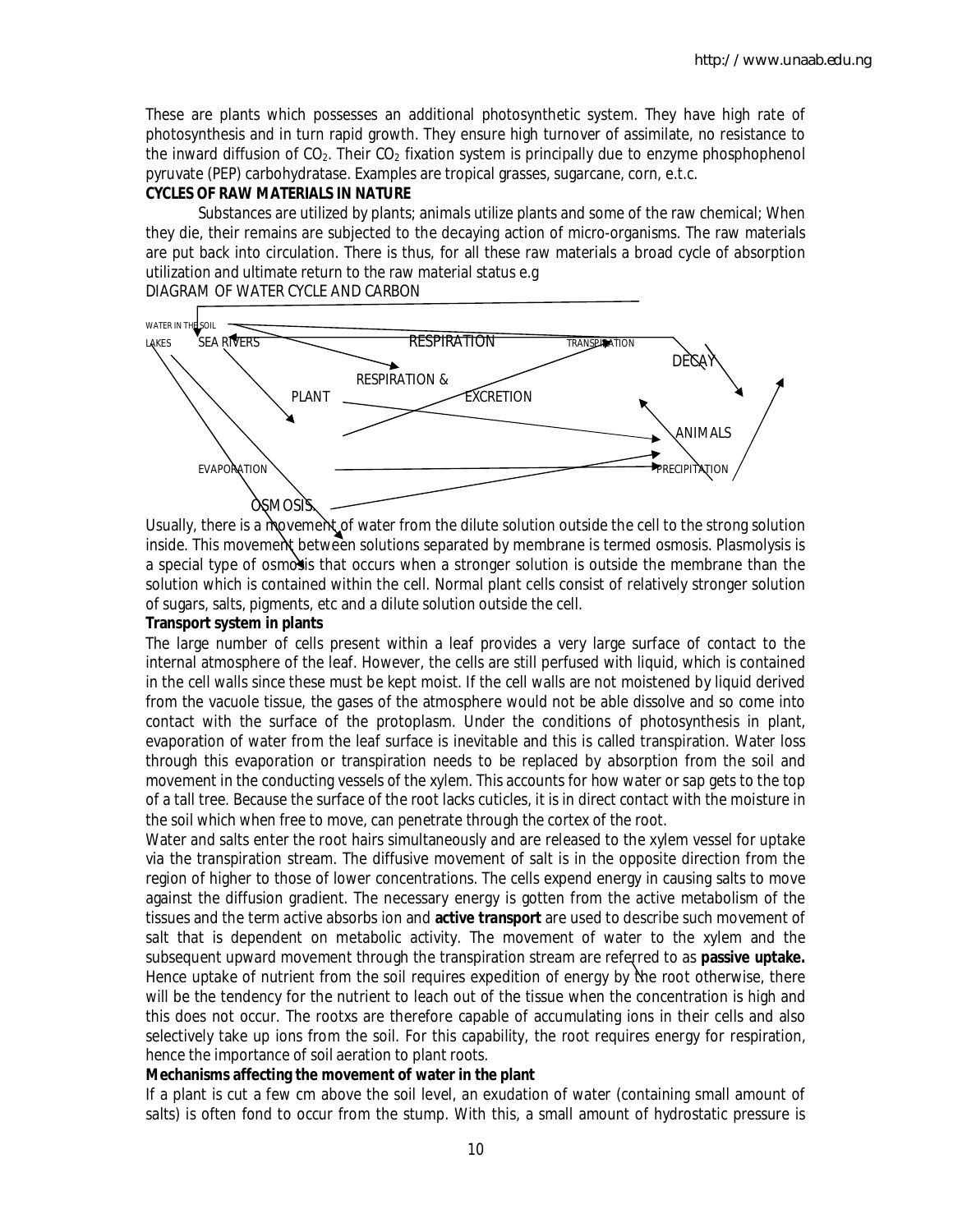often set up. This pressure is deemed to be from the root. Closely related to this is the exudation ( or gutation) of drops of water from the leaves of intact plants. Gutation appears to be due to the root pressure mechanism which continues to force water up during the night when transpiration is very slow, owing to the closure of the stomata. The plant becomes gorged with water, and the latter is forced out in liquid form from hydathodes. It is thought, however, that root pressure alone is inadequate to account for the upward flow of the transpiration stream especially in shrubs and trees.

#### **Cohesion force**

Water molecules have strong attractions towards each other; hence they pull each along a gradient upward the stem.

#### **Adhesion**

Water molecules have tendency toward attaching to the their containers ( the cell wall in this case) hence they move up along the side of the xylem vessels. This explains the shape the meniscus of water in a cylinder.

### **Respiration**

**Basic concepts:** Respiration, Redox reaction, glycolysis, glycogenesis, biological polymer, electron transport system, phosphorylation types (photophosphorylation, oxidative phosphorylation, transphosphorylation)

#### **Learning Objectives:**

- 1. Understanding of the basic principle of respiration
- 2. Understanding of the mechanism of respiration
- 3. Comparative analysis of aerobic and anaerobic (Fermentation) respiration
- 4. Factors affecting respiration
- 5. Importance of respiration in agricultural process

#### **Theoretical background:**

Plants are living system, thermodynamically opened to the exchange of energy and matter with the environment. Among the basic characteristics of any living system is the process of transformation of energy or metabolic process. Conceptually, this process could be classified into two catabolic and anabolic processes. Anabolic process is the transformation of energy and matter towards the building of complex biological polymer. An example of such a process is photosynthesis. Catabolic process on the other hand involves breakdown of such biological polymer and the consequent release of energy and other products of metabolism. Respiration is an example of a catabolic process.

Respiration is a bio- oxidative process; involving loss of electron, proton and the addition of oxygen. Oxidative process is coupled with reduction, hence the process is better characterised as a redox reaction with the formation of energy in the form of ATP, the energy currency of living system. Table 4 provides a conceptual framework of respiration. Respiration in plant is mediated via passive diffusion of gases, with no specialised organ and carrier as obtainable in animals.

#### **Table 1 Dimensions of respiration**

| <b>Questions</b> | <b>Responses</b> |  |
|------------------|------------------|--|
| dimensions       |                  |  |
|                  |                  |  |
|                  |                  |  |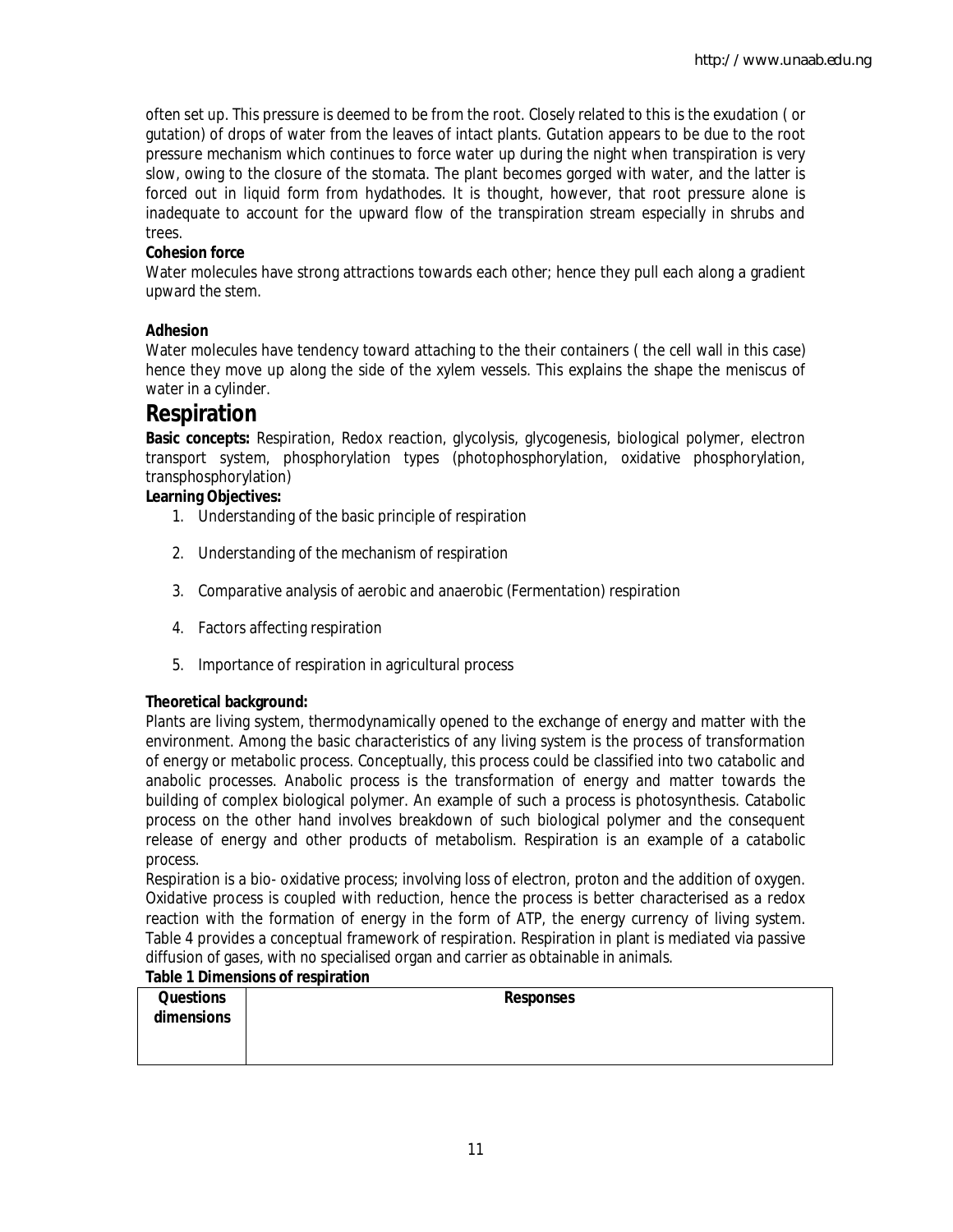| <b>What</b>  | Biooxidative-reductive process                                                                                                                                                                                                                                          |
|--------------|-------------------------------------------------------------------------------------------------------------------------------------------------------------------------------------------------------------------------------------------------------------------------|
|              |                                                                                                                                                                                                                                                                         |
| <b>Why</b>   | Energy is released which is consumed in various metabolic processes essential<br>1.<br>for plant and activates cell division                                                                                                                                            |
|              | It brings about the formation of other necessary compounds participating as<br>$\overline{2}$ .<br>important cell constituents                                                                                                                                          |
|              | 3.<br>It converts insoluble food into soluble form                                                                                                                                                                                                                      |
|              | It liberates carbon dioxide and plays a part actively in maintaining the balance<br>4.<br>of carbon cycle in nature                                                                                                                                                     |
|              | 5.<br>It converts stored energy (potential energy) into usable form (Kinetic energy)                                                                                                                                                                                    |
| <b>How</b>   | Initial degradation (hydrolysis)-Partial degradation (glycolysis/EMP/oxidative pentose<br>phosphate pathway/Enter-Doudoroff pathway)-Total degradation (Krebs cycle and<br>electronic transport system)<br>$C_6H_{12}O_6 + 6O_2 \longrightarrow 6CO_2 + 6H_2O$ + energy |
| <b>Where</b> | glucose<br>oxygen<br>water<br>carbon<br>dioxide<br>Cytosol                                                                                                                                                                                                              |
|              | Mitochodria                                                                                                                                                                                                                                                             |
| When         | Throughout the life of the plant                                                                                                                                                                                                                                        |

Find below a flow chart depicting the mechanism of respiration in plants (Figure 1)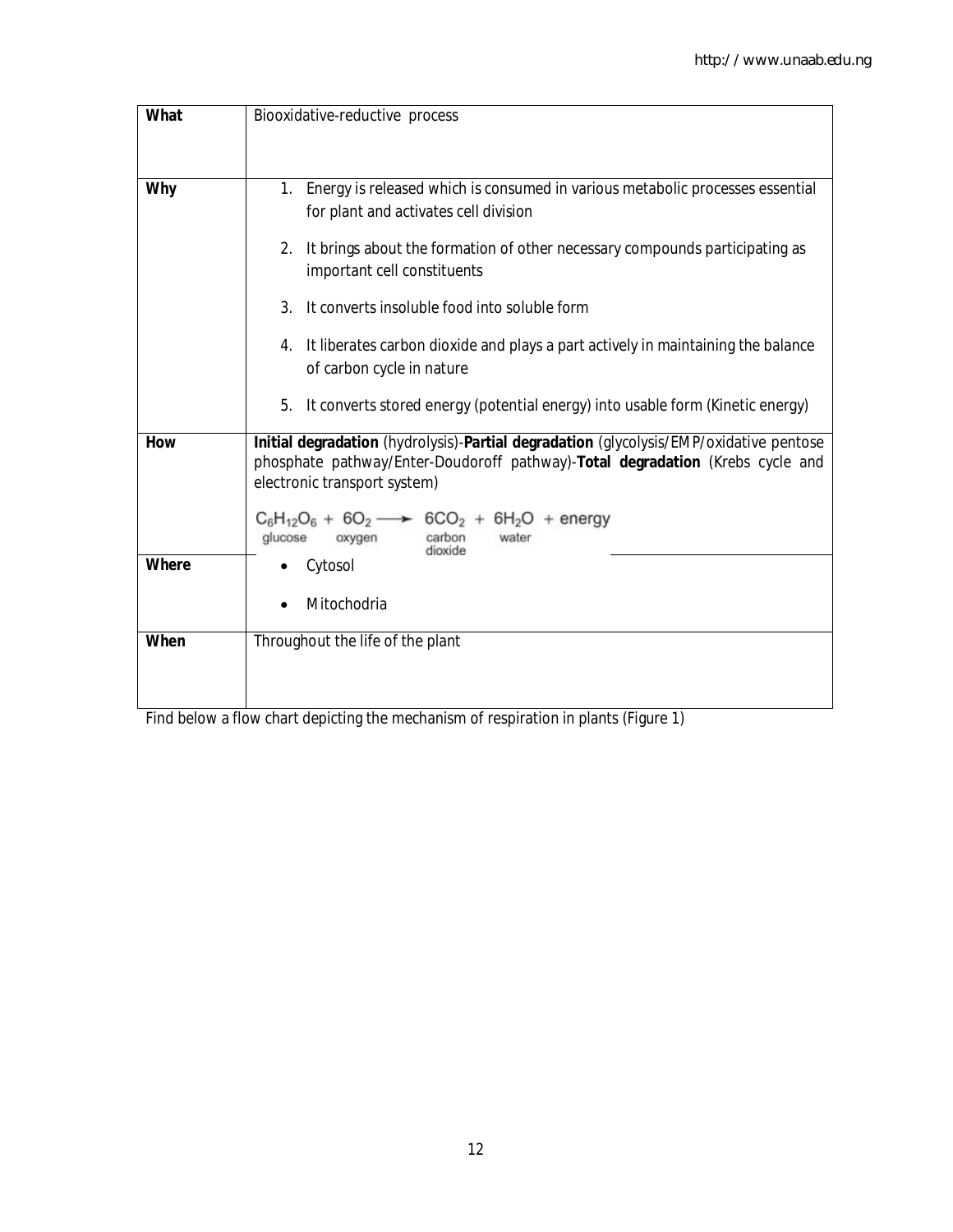

**Table**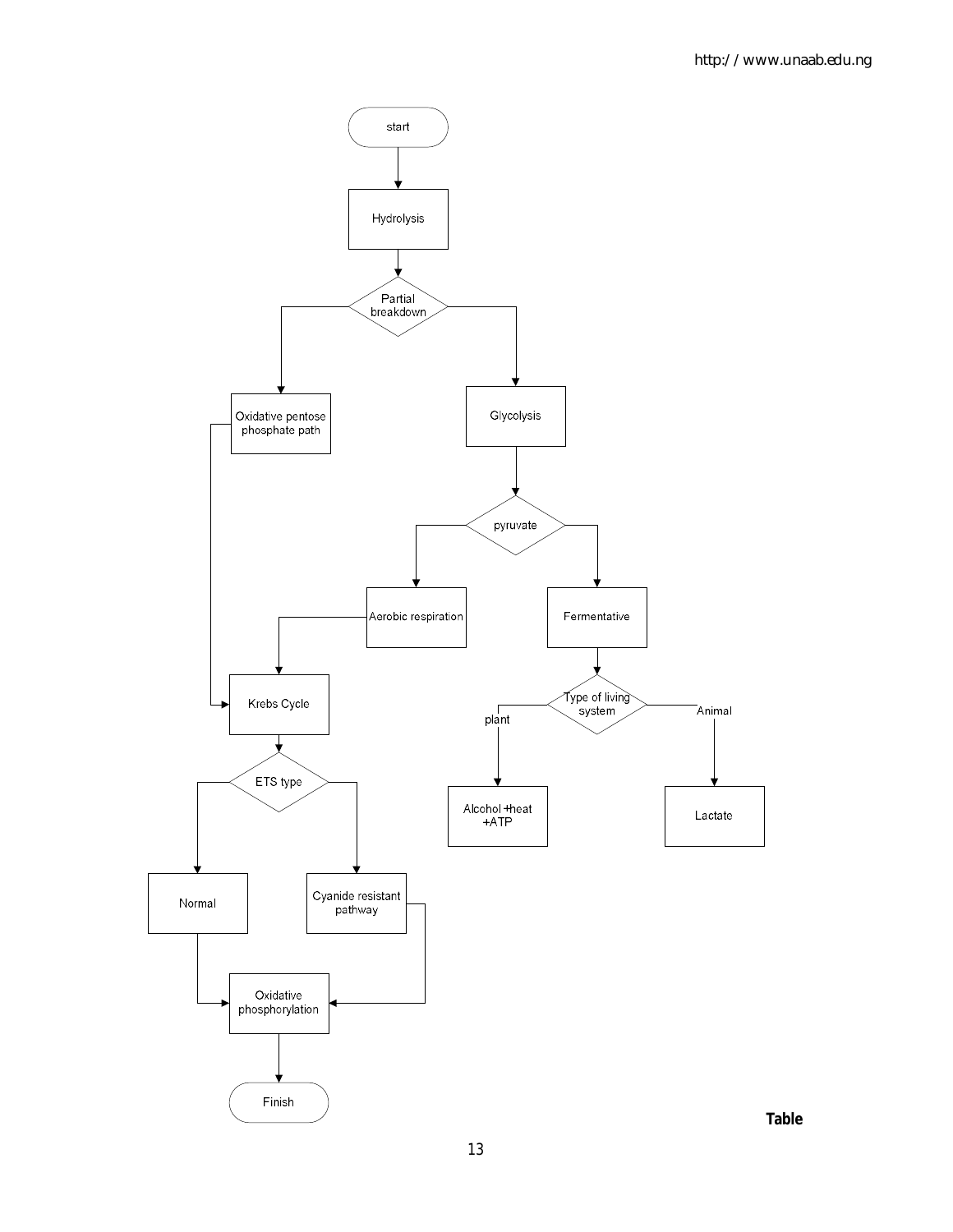**2 Distinction between aerobic and anaerobic respiration**

| S/N                     | <b>Aerobic respiration</b>                                                                                 | Anaerobic respiration                                                                             |
|-------------------------|------------------------------------------------------------------------------------------------------------|---------------------------------------------------------------------------------------------------|
| $\mathbf{1}$            | It is common to all plants                                                                                 | It is a rare occurrence                                                                           |
| $\overline{2}$          | It goes on throughout the life                                                                             | It occurs for a temporary phase of life                                                           |
| $\overline{\mathbf{3}}$ | Energy is liberated in larger quantity. In total,<br>38 ATP molecules are formed                           | Energy is liberated in lesser quantity. Only 2<br>ATP molecules are formed                        |
| $\overline{\mathbf{4}}$ | The process is not toxic to plants                                                                         | It is toxic to plants                                                                             |
| 5                       | Oxygen is utilised during the process                                                                      | It occurs in the absence of oxygen                                                                |
| 6                       | The carbohydrates are oxidised completely and<br>are broken down into CO <sub>2</sub> and H <sub>2</sub> O | The carbohydrates are oxidised incompletely<br>and ethyl alcohol and carbon dioxide are<br>formed |
| $\overline{7}$          | The end-products are $CO2$ and $H2O$                                                                       | The end-products are ethyl alcohol and carbon<br>dioxide                                          |
| 8                       | The process takes place partly in cytosol<br>(glycolysis) and partly inside mitochondria<br>(Krebs cycle)  | The process occurs only in the cytosol                                                            |

#### **OSMOREGULATION AND METHODS OF ELIMINATION OF WASTE MATERIALS IN PLANT**

**Basic concepts:** Osmoregulation, transport, transporters, active and passive transport, primary and secondary transport, symport, antiport

#### **Learning objectives:**

- 1. Water balance in plants and strategies for acclimation and adaptation
- 2. Osmoregulation as a mechanism for maintaining water balance in plant
- 3. Methods of eliminating waste product in plants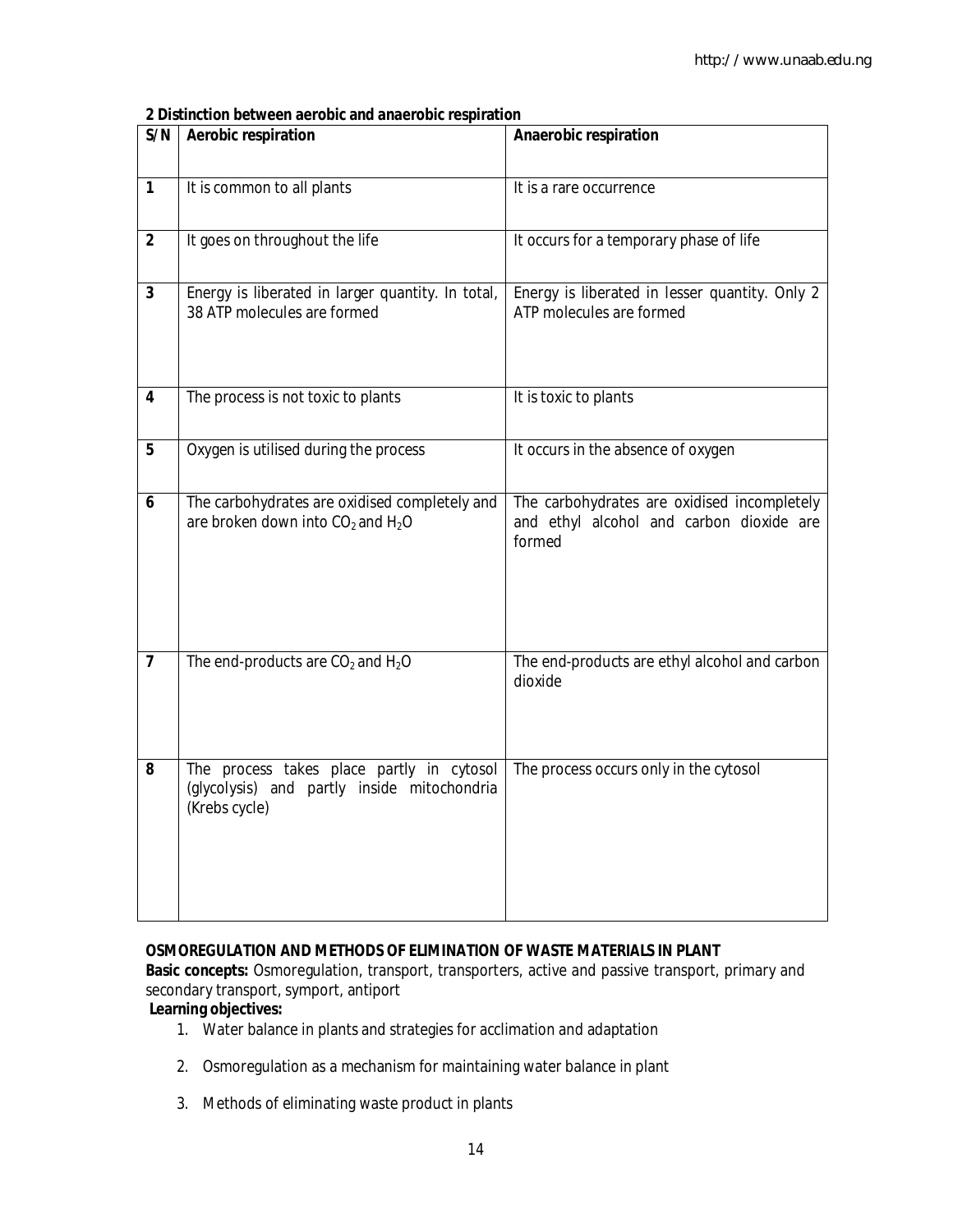4. Transport mechanism in plant

#### **Theoretical background**

Water is very vital towards increased agricultural productivity. Agricultural practise in the topics is greatly hampered by **Abiotic stressors**, namely; drought and heat shock. The presence of these stressors elicit water deficit leading to reduced growth and development in cultivated crop, eventually reducing agricultural productivity. **Salinity** due to inappropriate use of irrigation water or cultivation of crops in soils of high concentration of salt could lead to accumulation of toxic substances in plants. Water balance in plants has to be maintained. Different strategies were devised by plants in combating the adverse effects of osmotic stress towards the maintenance of water.

At the molecular level were observed the following osmoregulatory strategies:

- o Synthesis and accumulation of **osmolytes** and **osmoprotectants**
	- Organic nitrogen-containing
	- Organic non-nitrogen containing
- o Uptake of compatible ions
- o Extrusion, sequestration and compartmentalisation of incompatible ions

The advent of osmotic stress in most crop leads to synthesis and accumulation of osmolytes and osmoprotecting substances.

Among the compatible organic solutes are nitrogen containing:

- o Amino acids e.g. proline, glycine betaine
- o Amino acids derivates
- o Quaternary amino acids

Non-nitrogen containing:

- o Sugars
- o Cyclic and acyclic polyols; mannitol, sorbitol
- o Fructans
- o Sulfonium compounds

Accumulation of these substances in the cell *will not lead* to the disruption of normal metabolic activities, hence the name compatible solute. The mechanism of their action is in the reduction of cellular water potential, thus facilitating movement of water into the cell. Apart from that they have been reported to play a vital role in **osmoprotective** functions such as the protection of the protein stability, scavenging **reactive oxygen radical**, adjustment of cellular **redox state** and **membrane stabilisation**.

In other to lower the water potential of plants with the commencement of osmotic stress, inorganic ions like K<sup>+</sup> are passively absorbed by plant down concentration gradient.

Extrusion, sequestration and compartmentalisation facilitate the removal of toxic ions from the cell or compartmentalisation in another organ where like the vacuole, Golgi bodies or endoplasmic reticulum, where their toxic effect could be greatly ameliorated. The process is mediated actively via the actions of certain transporters like;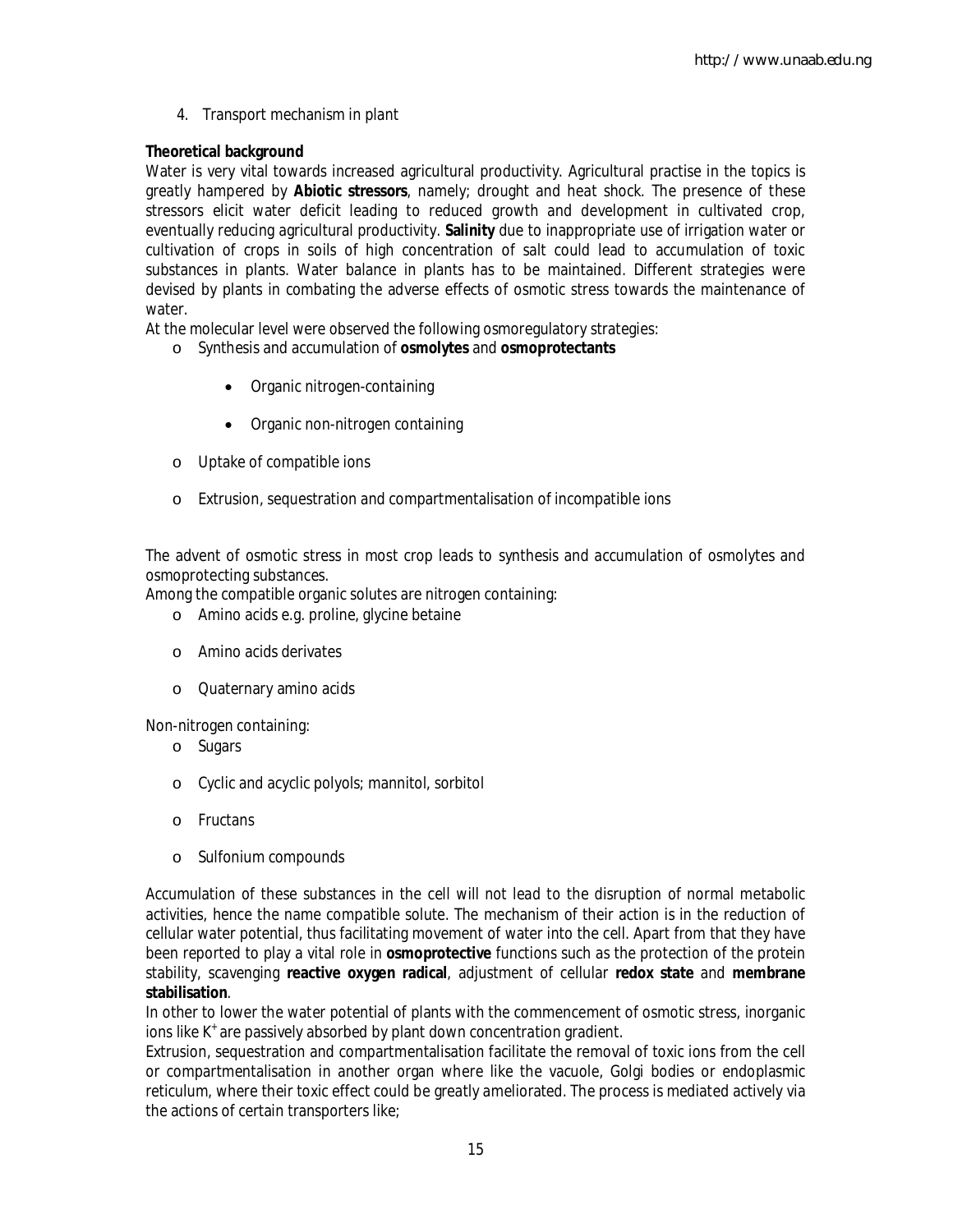- 1. Channels
	- a. Selective (Potassium Inward Regulated Channel, KIRC; Potassium Outward Regulated Channel, KORC, Aquaporin)
	- b. Non-Selective
- 2. Carriers; High and low affinity carriers
- 3. Pumps
	- a. Electrogenic (H<sup>+</sup>/ ATP-ase, H<sup>+</sup>/PP)
	- b. Electroneutral

Primary active transport process coupled with the hydrolysis of ATP will lead to the generation of **proton motive force** that will facilitate secondary influx of proton into the cytoplasm or vacuole with other ions transported symportically or antiportically. Apart from regulation of the osmotic status of the cell and water balance, this chemiosmotic regulation could lead to the regulation of nutrient uptake, water balance pH level in the plant and the excretion of toxic waste product of metabolism. Excretion in plant is the removal from the body toxic waste product of metabolism. Compared to animals, plants do not have as such a specialised organ of excretion. Leaf in most cases act as organ of excretion. Toxic waste product of metabolism like water vapour, carbon dioxide and certain salt are removed from the leaf of the plant.

#### **PLANT HORMONES**

**Basic concepts:** growth, development, phytohormones, physiologically active substances, growth promoters, growth inhibitors, cell division, elongation and differentiation

### **Learning objectives:**

- 1. Understanding of the concept of growth in plant
- 2. Understanding the concept phytohormones and their roles in growth of plant
- 3. Classification of phytohormones
- 4. Hormonal balance, growth and development in plant

#### **Theoretical background:**

Growth could be defined as a process of irreversible, quantitative change in plant. There are various dimensions of these changes; namely weight, form, volume, area and size. Development on the other hand is a qualitative change. The cellular processes underlying growth are:

- 1. Cell division
- 2. Cell elongation
- 3. Cell differentiation

Please find in table 1 a comparative analysis of the cellular basis of growth phase, using certain cytological and kinetic parameters.

Phytohormones are physiologically active substances that affect plant growth and development. They act as chemical messengers or plays signalling role in plant; hence they are functionally integrators and regulators of physiological processes in living organisms. Unlike the animal hormones, plant hormones are fewer in number, they affect most cells in the plant, the response of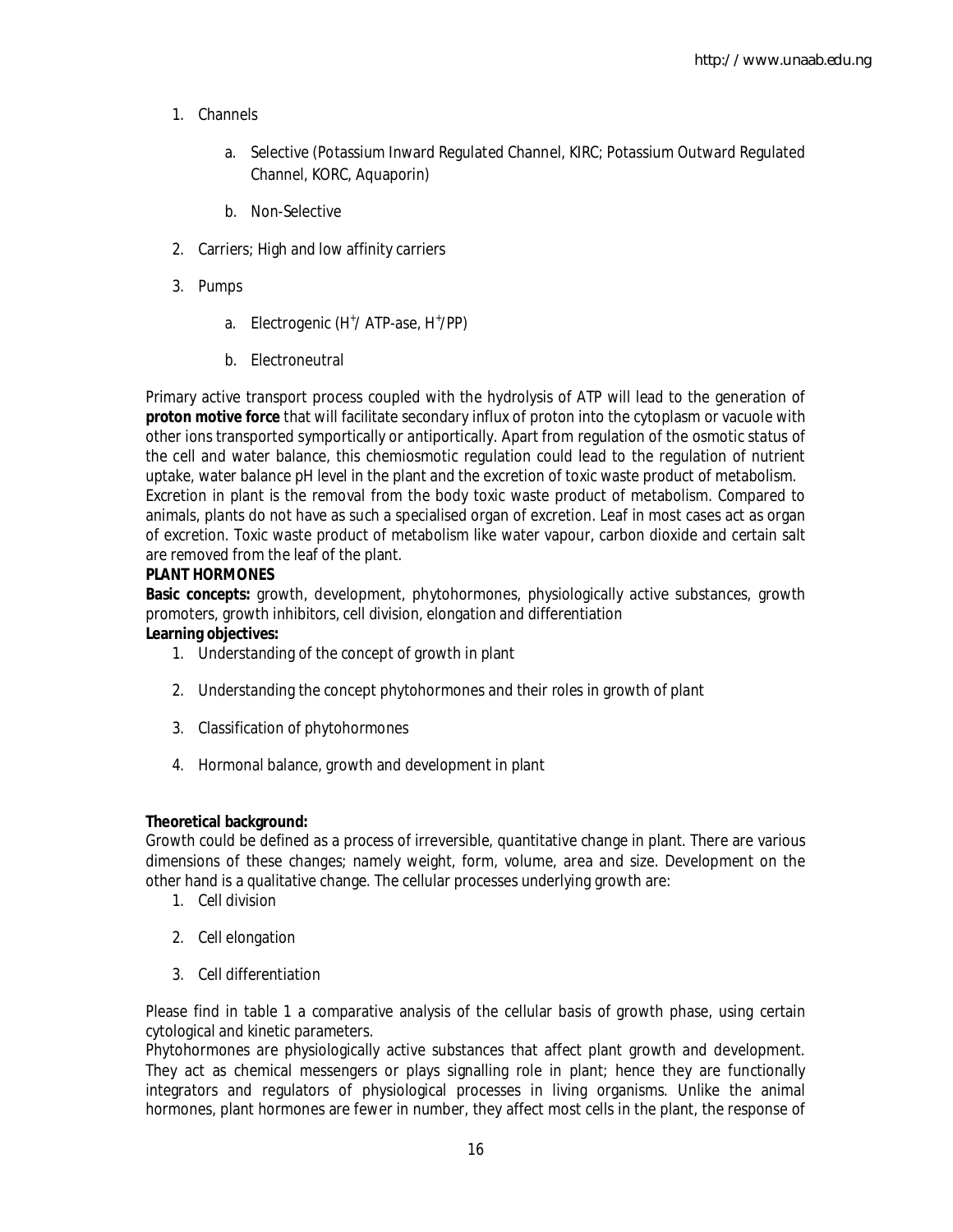http://www.unaab.edu.ng

plants to them is diverse (pleitropic effect) and they are modulated by environmental, developmental and other hormones through cross-regulation of their actions, that could be antagonistic or synergistic in nature. They are required in small quantity, transported from the site of synthesis to mediate physiological response in other parts of the plant.

Recognised over the years are classical phytohormones; Auxin, Gibberellin, Cytokinin, Abscissic Acid and Ethylene and newer ones; Jasmonic Acid, Salicylic Acid, Brassinosteroid and Strigolactones. Apart from the aforementioned substances there are other substances in plant that play signalling role , though they cannot be classified as hormones, such as polyamines, Reactive Oxygen Species (ROS), Signalling Peptides and Nitric Oxide. Among the classical hormones are growth promoters (Auxin, Gibberellin and Cytokinin) and growth inhibitors (Abscissic Acid and Ethylene).

The mechanism of hormonal action is quite complex and attempts had been made to elucidate its action. After synthesis and accumulation of hormones it is transported to the site of action through the phloem or xylem stream or via diffusion. It it sometimes transported by regulated transport proteins. Perception of environmental perturbation is mediated through binding of hormones to transmembrane or intracellular receptors. Signal transduction or amplification is mediated by the activation of kinase activities through the process of phosphorylation where ATP molecules bind to protein through protein kinase eventually leading to signal amplification. The reverse process of inactivation is through the action of phosphatise. Other elements of signal transduction include the allosteric changes of protein, phophorelay system and regulated protease.

The downstream effect involves:

- 1. Alternation of gene expression pattern via transcription proteins
- 2. Non-genomic function

In crop production, most cultivated crops are subjected to actions of various stressors; biotic and abiotic. In the case the crop plant is subjected to both stressors, priority is given to amelioration of the actions of abiotic stressors at the expense of biotic stressors. In all instances of abiotic stressors, there is increased synthesis of ABA, production of induced proteins and other osmoprotective and regulatory substances like Heat Shock Proteins, Proline, Glycine Betaine etc.

Biotic stressors, depending on the nature of the biotic stressors leads to production of salicyclic acid if biotrophic or Jasmonic acid or Ethylene if necrotrophic. The production of these hormones interferes with GA/Auxin induced growth pathways. The non-genomic function leads to the production of antiherbivory function, anti microbial function i.e. defensin protein and the production of plant volatile to suppress the incidence of biotic stressors.

Hormonal actions vary throughout the phenological phases. At juvenile or vegetative phase, growth promoters are more predominant in their actions. Auxin aids cellular division and elongation. Cytokinin controls stomatal aperture and water potential of the leaf, while GA is responsible for the protection of chlorophyll, RNA and degradation of protein. With transition to reproductive phase, though genetically controlled and mediated by environmental factors, hormonal actions equally mediate this process, with growth inhibitors; ABA and Ethylene affecting rate of senescence and maturation, both physiological and harvest. Maturation referred to here is the expression of full reproductive potential, while at physiological maturity; there is a cessation of sexually induced reproductive growth.

See table 3 for a comparative analysis of different phytohormones

#### Hormone Type Source Transport **Direction** Response dimension Biochemical Physiological Growth Flower initiation **Flow**

#### **Table 3 Hormone types, characteristics and their plant physiological response to their actions**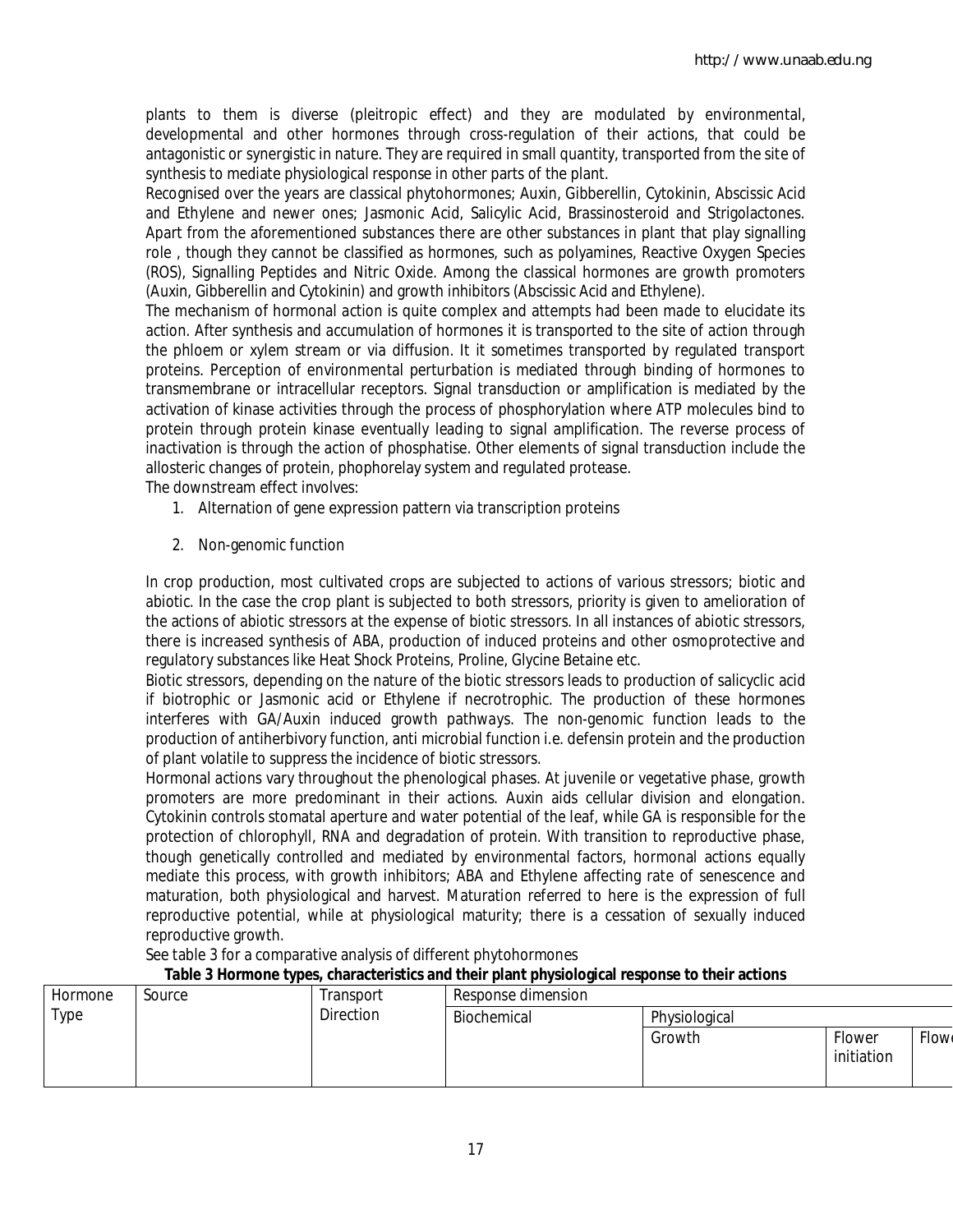| Auxin             | <b>Apical Bud</b>                                                                 | Basipetal/Polar               | Nucleic acid<br>$\circ$<br>activity<br>Amylase activity<br>O<br>Increase in cell wall<br>O<br>permeability<br>Formation of ATP<br>O<br>Cell wall plasticity<br>O<br>Protoplasmic<br>O<br>viscosity | $\circ$<br>$\circ$<br>$\circ$<br>$\circ$<br>$\circ$ | Shoot/root ratio<br>Apical<br>dominance<br>Cell elongation<br>Cell division<br>Tropism | $\checkmark$ |                           |
|-------------------|-----------------------------------------------------------------------------------|-------------------------------|----------------------------------------------------------------------------------------------------------------------------------------------------------------------------------------------------|-----------------------------------------------------|----------------------------------------------------------------------------------------|--------------|---------------------------|
| Gibberellin       | Young leaves<br>$\circ$<br><b>Root Tips</b><br>$\circ$<br>Embryo<br>$\circ$       | All direction, no<br>polarity | De novo synthesis of the<br>above stated enzymes                                                                                                                                                   | $\circ$<br>$\circ$                                  | Stem elongation<br>Apical<br>dominance                                                 | $\checkmark$ |                           |
| Cytokinin         | Root tip<br>$\circ$<br>Developing<br>$\circ$<br>seed<br>Cambial tissue<br>$\circ$ | Acropetally                   | Nucleic acid<br>$\circ$<br>metabolism<br>Protein synthesis<br>O<br>Incorporation of<br>O<br><b>RNA</b>                                                                                             | $\circ$<br>$\circ$                                  | Cell division<br>Lateral bud<br>formation                                              |              | Incre<br>florig<br>activi |
| Abscissic<br>Acid | Matured leafs<br>$\circ$<br>All plants parts<br>$\circ$                           | Acropetally                   | Induction of<br>$\circ$<br>hydrolase<br>Induction of $\alpha$<br>$\circ$<br>amylase activity                                                                                                       | $\circ$<br>$\circ$                                  | Growth inhibitor<br>Stomatal<br>physiology                                             |              |                           |
| Ethylene          | All parts of plant                                                                | Diffusion                     | Climacteric raise<br>Activity of malic<br>$\circ$<br>and pyruvate<br>decarboxylase<br>Degreening of<br>$\circ$<br>citrus<br>Activity of<br>$\circ$<br>chlorophyllase                               |                                                     | Growth inhibitor                                                                       |              |                           |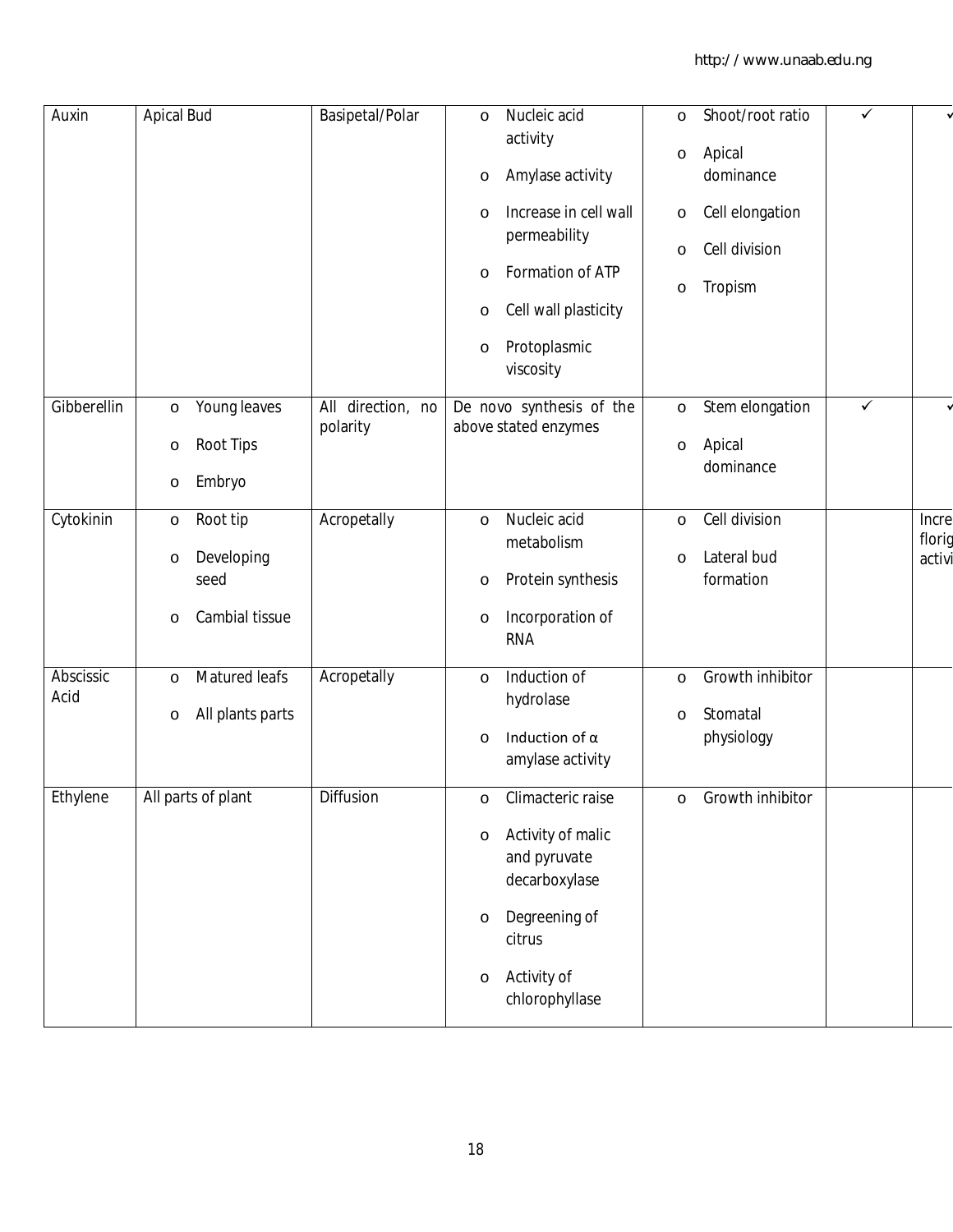#### **Table 4 Comparative analysis of growth phases**

| <b>Growth phases</b> |                   |                               | Parameters for comparison |                 |                    |
|----------------------|-------------------|-------------------------------|---------------------------|-----------------|--------------------|
|                      |                   | <b>Cytological parameters</b> |                           |                 | Kinetic parameters |
|                      | <b>Cell wall</b>  | Protoplasm                    | Vacuole                   | <b>Nucleus</b>  | <b>Growth rate</b> |
| Division             | Thin/isodiametric | Most dense                    | <b>Smallest</b>           | Largest         | Slowly             |
| Elongation           | Thicker           | Medium                        | Bigger                    | Medium          | Rapid              |
| Differentiation      | <b>Thickest</b>   | Least dense                   | Biggest                   | <b>Smallest</b> | Steady             |

|                                        | Table 5 Dimensions of Physiologically Active Substances |                                     |                                                  |
|----------------------------------------|---------------------------------------------------------|-------------------------------------|--------------------------------------------------|
| <b>Parameters</b><br>for<br>comparison | Dimensions of physiologically active substances         |                                     |                                                  |
|                                        | Phytohormones                                           | <b>Elicitor Molecule</b>            | <b>Growth Substances</b>                         |
| Nature                                 | naturally<br>Endogenous or<br>occurring                 | Naturally occurring or<br>synthetic | Naturally<br>occurring<br><b>or</b><br>synthetic |
| Quantity<br>produced                   | Small                                                   | Small                               | Small                                            |

### **Table 5 Dimensions of Physiologically Active Substances**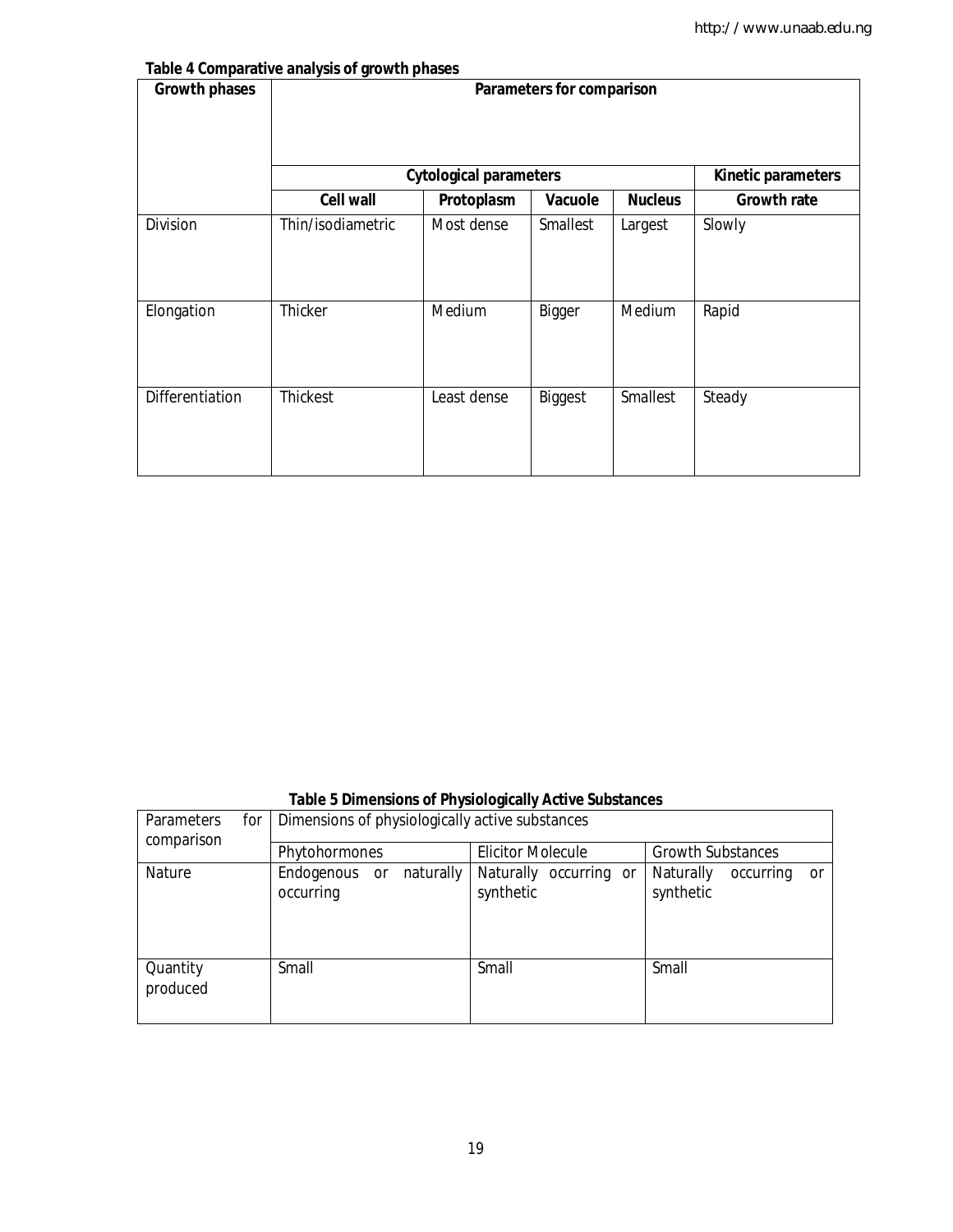| Plant<br>response<br>mode           | Physiological<br>$\circ$<br>changes<br>$\circ$<br>$\circ$ | Initiation or<br>improvement of specific<br>compound with<br>hormone-like activities<br>Changes in growth<br>and development<br>Signalling element | $\Omega$<br>$\circ$ | Induction of<br>physiological<br>processes<br>Changes pattern<br>of growth and<br>development |
|-------------------------------------|-----------------------------------------------------------|----------------------------------------------------------------------------------------------------------------------------------------------------|---------------------|-----------------------------------------------------------------------------------------------|
| 0f<br>Type                          | Auxin<br>$\circ$                                          | <b>Brassinosteroids</b>                                                                                                                            |                     |                                                                                               |
| physiologically<br>active substance | Gibberellin<br>$\circ$                                    | Jasmonic Acid<br>Salicylic Acid                                                                                                                    |                     |                                                                                               |
|                                     | Cytokinin<br>$\circ$                                      | Polyamines                                                                                                                                         |                     |                                                                                               |
|                                     | Abscissic Acid<br>$\Omega$                                |                                                                                                                                                    |                     |                                                                                               |
|                                     | Ethylene<br>$\circ$                                       |                                                                                                                                                    |                     |                                                                                               |
|                                     |                                                           |                                                                                                                                                    |                     |                                                                                               |

#### **Topic: Homeostasis**

**Basic concepts:** Homeostasis, control, regulation, growth, nasty, tropism, photomorphogenesis, thigmotropism, osmoregulation, autopoiesis

#### **Learning Objectives:**

- 1. Understanding of the concept of homeostasis, regulation and control
- 2. Life as organisational homeostasis and its biological implications

#### **Theoretical Background:**

The concept of homeostasis is pervasive in biological sciences. Conceptually it could be defined as biological stability. The basis for this biological stability could be ascribed to circularity observed in living systems. Present knowledge as proposed by Humberto Maturana indicated that the basis of life is organisational invariance, that is the organisational homeostasis observed in all living things. Though not generally accepted by the mainstream of biologist, it could serve as our working hypothesis in the definition of life as opposed to what is obtainable today, where a list of certain characteristics are given in profiling what could be regarded as life.

According to Humberto Maturana Life is an Autopoietic system that is semantically or operationally closed but thermodynamically opened. It is this closure that confers on the system organisational invariance, i.e organisational homeostasis.

The picture below indicated the basic mechanism underlying an autopoietic system, where the system is self-referential, autonomous without input and output.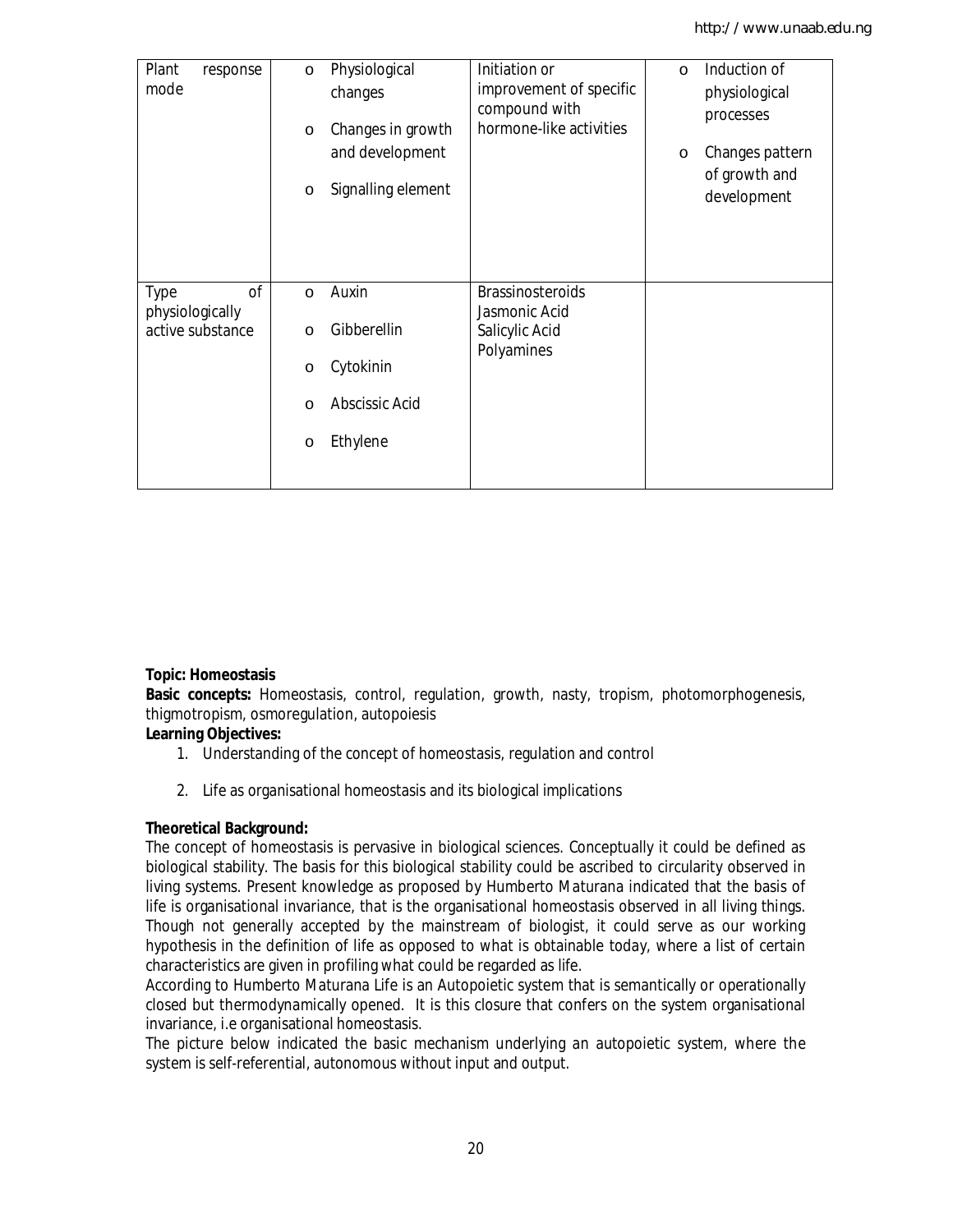

Figure 2

The dimensions of this biological stability are:

- 1. Physiological
- 2. Ecological

The basic axiom in any physiological process is that its level of activities is within certain limit for it to operate; all physiological processes operate within certain concentration of solutes, temperature and pH.

The ecological dimension of biological stability presupposes that there is a certain correspondence; functional and structural between the biological system and its environment. This is evident in the cycle of certain elements in nature, such as water, nitrogen, carbon, phosphorus cycles and the formation of different adaptive mechanisms to various ecological conditions. One vivid example is the formation of different ecotypes of plant depending on their adaptability to available water.

1. Mesophytes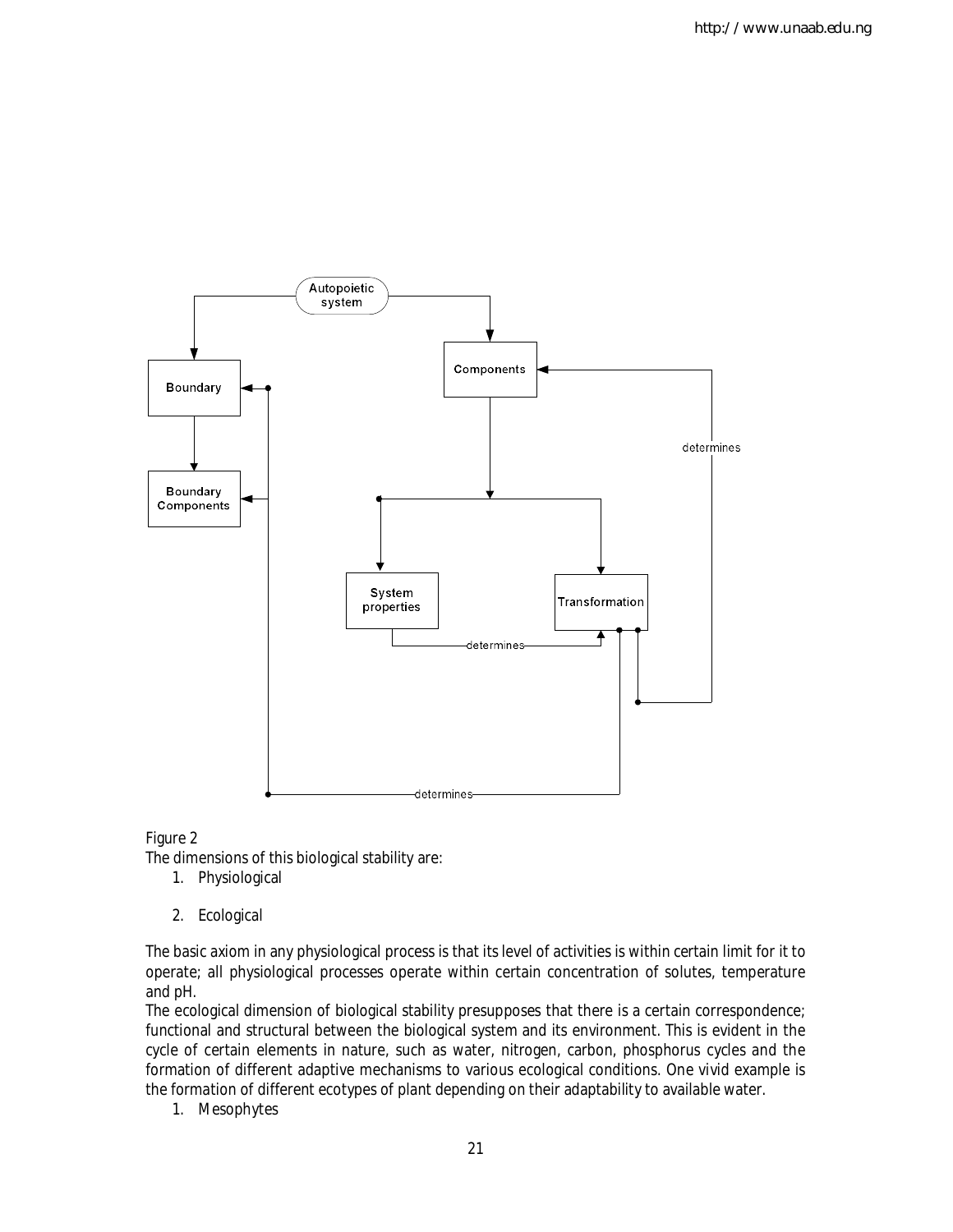- 2. Hydrophytes
- 3. Xerophytes
- 4. Halophytes

Conceptually, biological stability could be considered as a process of coordination and control, while control is a process of regulation. A graphical illustration is provided below depicting homeostasis in a living system.



#### Figure 3

The following elements are depicted in the illustration

- 1. Perturbation: Any environmental factor, capable of disrupting system's stability. These factors are Abiotic and biotic in nature
- 2. Sensor: element for detecting difference in status from the system goal. Within the context of a plant, there are different sensors; such as phytochrome, cryptochrome, phototropin and zeaxianthin.
- 3. Perceptor: plant organs
- 4. Model: The genetic composition of the plant
- 5. Goal: homeostasis
- 6. Information processing: signalling elements and signal transduction
- 7. Decision making: System survivability and senescence
- 8. Effector: Plant organ
- 9. Action: System's response, in plant they could take the following forms; growth, nasty, morphogenesis, tropism and thigmotropism.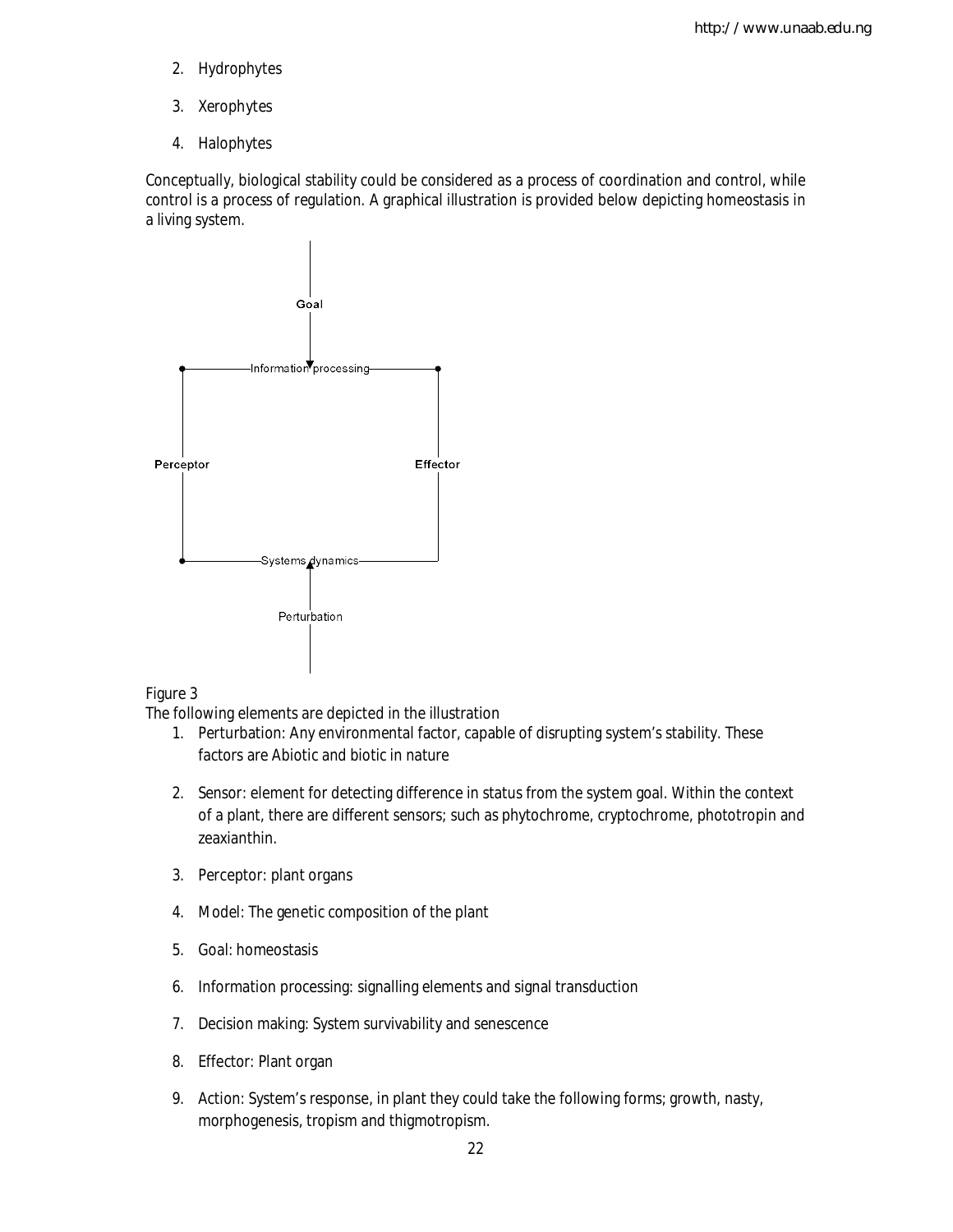|             |                  | Organ/regulatory mechanism |                                          |
|-------------|------------------|----------------------------|------------------------------------------|
| Scope<br>0f | <b>Process</b>   | Animal                     | Plant                                    |
| balance     | nomenclature     |                            |                                          |
| Water       | Osmoregulation   | Kidney                     | Active<br>accumulation<br>osmolyte<br>οf |
|             |                  |                            | independent of cellular volume change    |
|             |                  |                            | Uptake of compatible ions                |
|             |                  |                            | Ion extrusion, sequestration and         |
| Nitrate     |                  | Kidney<br>and              | Nitrogen cycle                           |
|             |                  | Liver                      |                                          |
| Glucose     |                  | Pancreas and               | Glycolysis and glycogenesis              |
|             |                  | Liver                      |                                          |
| Temperature | Thermoregulation | Skin                       | Transpiration                            |

#### **Table 6 Comparative plant and animal homeostasis matrix**

**Topic:** Growth and Development

**Basic concepts:** Growth, development, phenology, shoot growth pattern, determinate, indeterminate

#### **Learning expectations:**

- 1. Articulate the concepts of growth and development as it is related to agricultural plants
- 2. Understand shoot growth pattern
- 3. Understand factors affecting growth and development in Agricultural plants
- 4. Understand process involved in reproductive growth and factors affecting it
- 5. Understand transformative process in fruit growth

#### **Basic theoretical background:**

Growth is a process of irreversible increase by cell division and enlargement, including synthesis of new cellular material and organisation of sub cellular organelles. This process also involves conversion of reserve materials into structural materials. There are various dimensions for measuring plant growth:

- 1. Increase in fresh weight
- 2. Increase in dry weight
- 3. Volume
- 4. Length
- 5. Height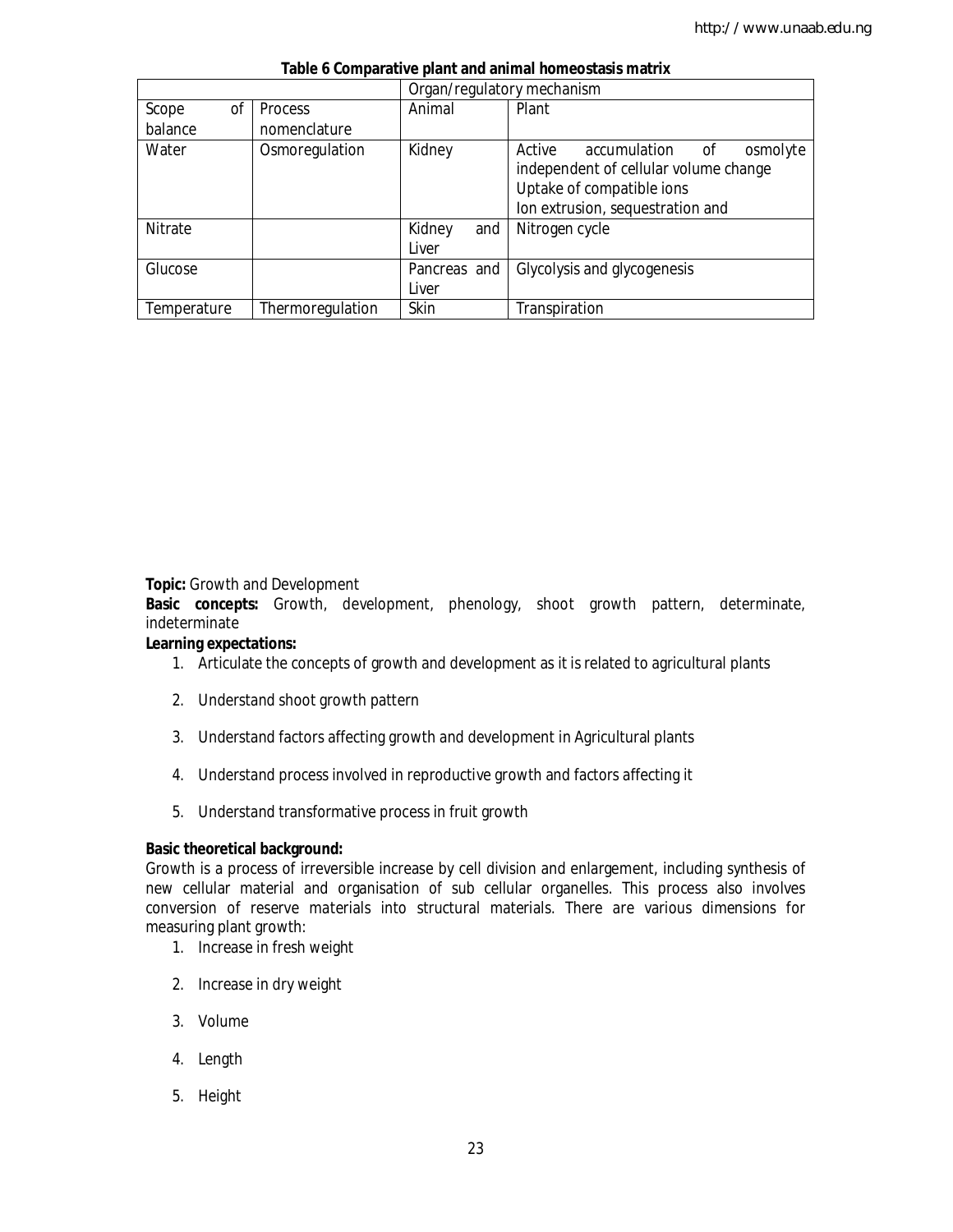6. Surface area

Depending on the growth pattern, shoots are classified as:

- 1. Determinate- flower buds initiate terminally, while shoot elongation stops.
- 2. Indeterminate- flower buds born laterally, while shoot terminals remain vegetative.

Other classification of the shoot growth pattern is based on the duration of the plant development; shoots are classified annuals, biennials and perennials. Annuals complete their life cycle in one growing season. Biennials require two growing to complete their life cycle, not necessarily two full years. The stem growth is limited during first growing season. Perennials are either herbaceous or woody.

Development is qualitative change in a living system over time. The qualitative aspect of development involves morphological changes and different stages of development over timephenology. The stages of development are classified as:

- 1. Vegetative/ Reproductive
- 2. Exponential, stable and decline, based on the trajectory of dry matter accumulation
- 3. Functional classification that takes into cognizance the stages of leaf formation, seed/grain set and seed/grain fill

Quantitatively, development is measured as duration; Days-to-harvest-maturity, days-to-flowering, days-to-actual-accrual-of-yield. The inverse to duration of development is the rate of development. The rate of reproductive development is controlled by genetic factors but modulated by environmental influences. The predominant environmental influence is temperature and photoperiod. The rate of reproductive development to these environmental factors at the suboptimal level is first linear, reaching a plateau at the optimal level, eventually declining at supraoptimal level.

The predominant model proposed concerning development in plant is **phasic theory of development.** The basic assumptions underlying this process are:

- a. Development is phasic in nature, i.e. progression from one physiological system state of the meristerm to another
- b. Identified are two phases; vegetative and reproductive phases
- c. Plant system possesses the capability of development to progress autonomously
- d. The identifies phases of development are irreversible
- e. Development process is controlled by various environmental and genetic factors, mainly; temperature and photoperiod (G X PX T)
- f. Photoperiod gene and vernalisation genes possesses delaying impact on the process of development
- g. Temperature effect is through  $Q_{10}$  effect on the activities of the enzymes and ultimately on the biochemical reaction

Developmental process is controlled by genetic factors and modulated by the environment. The predominant environmental factor is temperature and photoperiod.

Find below photothermal response of crops and their effect on days to flowering (DTF)

DTF 4 Early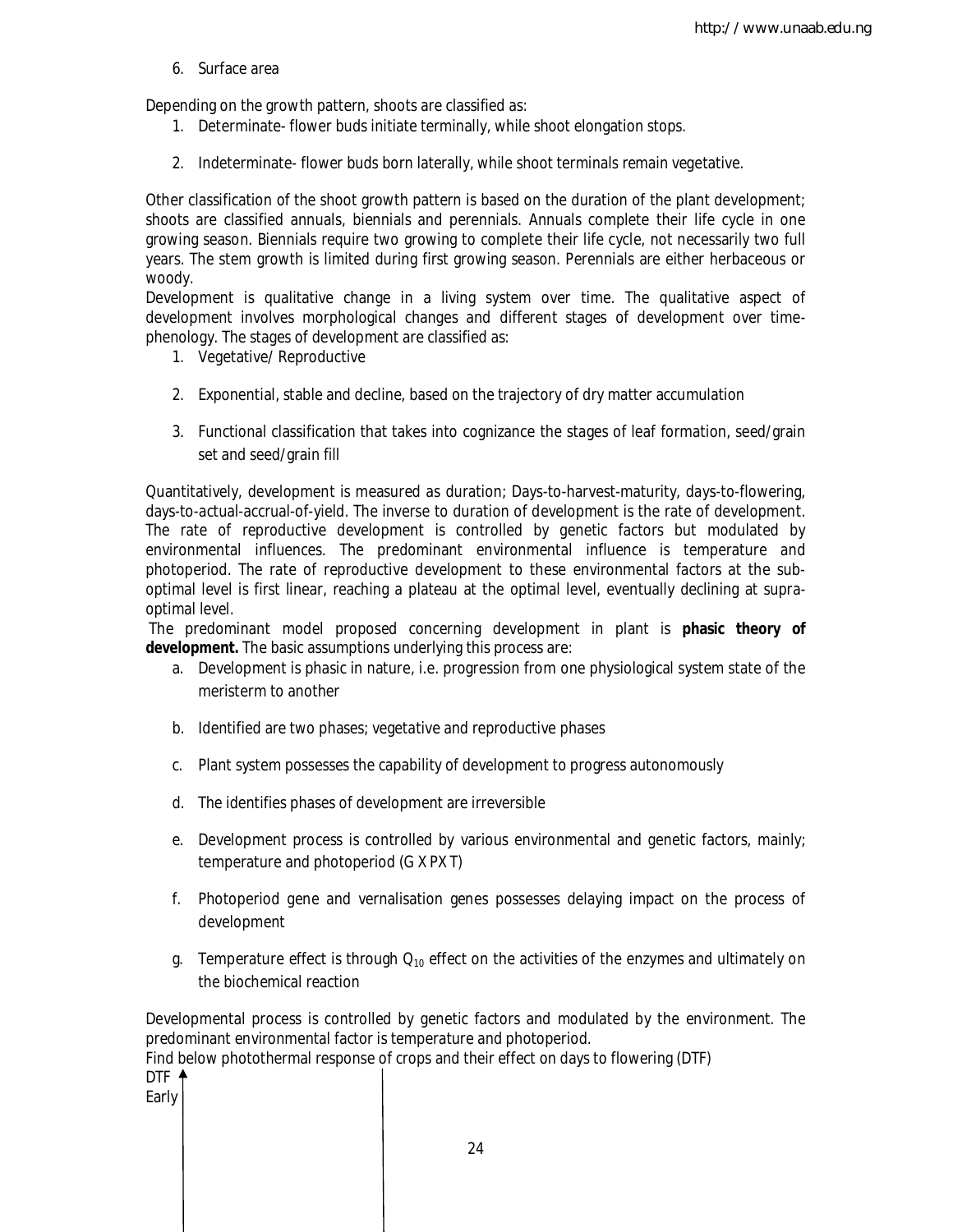Late

Base Temperature

Low High

**Temperature** 

At reduced temperature, the delaying effect of photoperiod genes and vernalisation genes is reduced, hence the vernalisation response,; reduction in days to DTF at low temperature, with increasing temperature due to  $Q_{10}$  effect, the delaying effects of those genes becomes pronounced, leading to late DTF, beyond the base temperature effects of photoperiod genes becomes predominant. There are distinctive morphological characteristics of the activities of these genes on the phenology of crops, these are listed below. One could infer that for proper development crops possesses vernalisation requirements; duration of days at low temperature to inhibit the activities of vernalisation genes, while the vernalisation response is the reduction in days to flowering due to the thermal effect at low temperature. Vernalisation responsiveness is inversely proportional to the age of the crop, but directly proportional to the duration of exposure to low temperature. Photoperiod responsiveness is directly related to the period of vernalisation and age of the crop.

Temperature effect on the rate of development in crops is expressed quantitatively as the air temperature, in Heat Units (Crop Heat Unit or Growing Degree Days) and as growing points. Quantitatively, the GDD is expressed as:

#### **GDD: (TMAX – TMIN) -TBASE 2**

Functionally, there are three different stages of plant development:

- 1. Juvenility; this stage terminates at the initiation of flowering and fruiting. It may be extensive in certain forest species.
- 2. Maturation; this stage in most crops coincides with between flowering and the time of crop physiological maturity.
- 3. Senescence; a physiological aging process in which tissues in an organism deteriorate and finally die. It is considered to be terminal and irreversible, though it can be postponed by removing flower before seeds start to form.

Reproductive growth of crop is considered important because of its agronomic implication. The reproductive structure serves in most cases as organs of economic importance, hence the need to study it and factors affecting its growth and development. Different phases in plant reproductive growth had been identified; namely:

- 1. Flower induction and initiation
- 2. Flower differentiation and development
- 3. Pollination
- 4. Fertilisation
- 5. Fruit set and seed formation
- 6. Growth and maturation of seed and fruit
- 7. Fruit senescence

The process of transforming vegetative structure into reproductive ones in mediated by various factors; endogenous and exogenous factors. Among the exogenous factors, temperature and photoperiod play a very vital part. Photoperiodism is a phenomenon of plant response to relative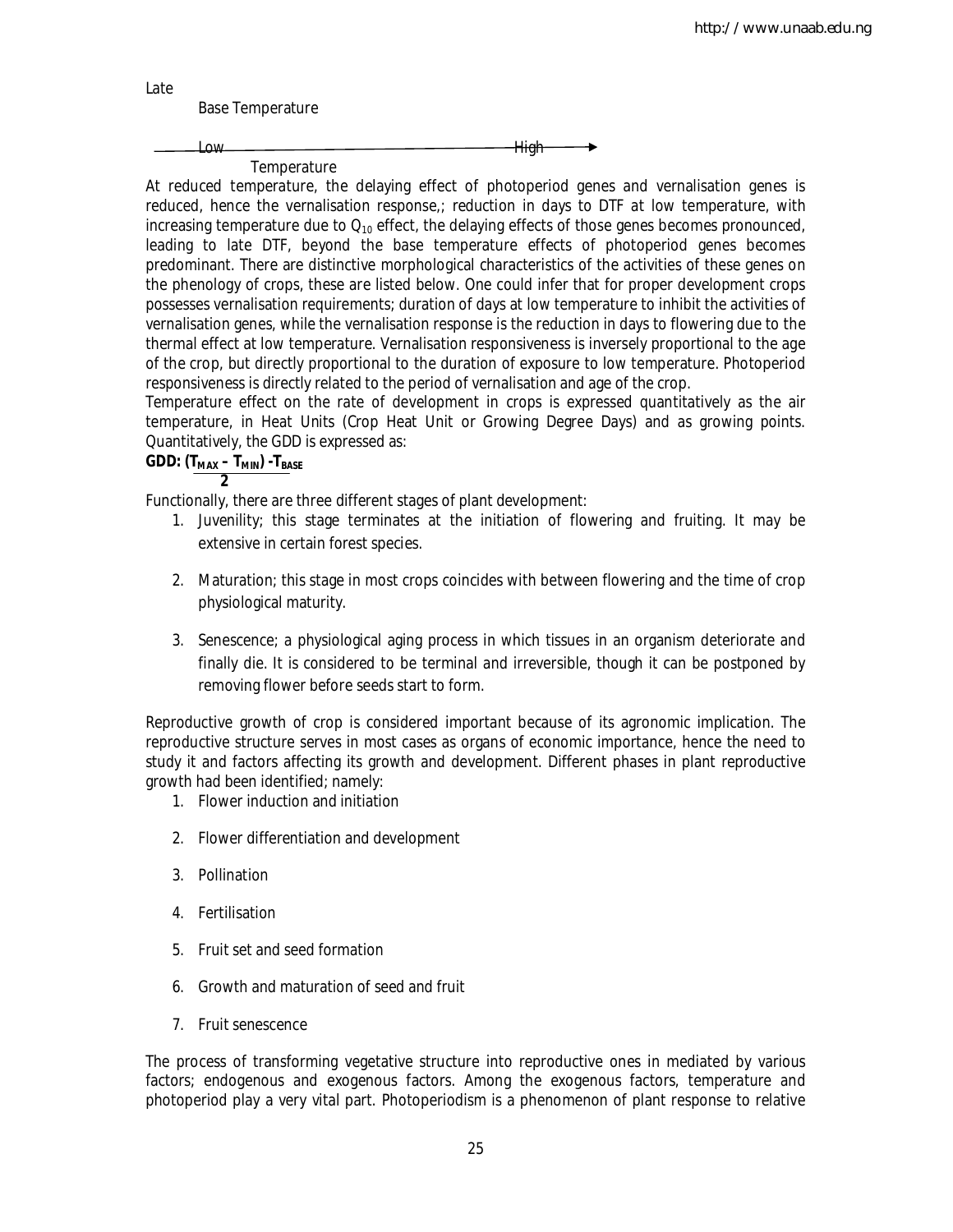length of day to night. Hence plants with respect to their photoperiodic response could be classified as:

- 1. Short-day plants
- 2. Long-day plants
- 3. Day-neutral plants

Some of the agricultural crops require a period of low temperature to initiate flowering. This phenomenon is referred to as vernalisation. It was first observed in winter wheat and many biennials. After flowering, the next process towards complete reproductive growth is pollination; a process of transfer of pollen from anther to stigma. It may be same flower or different flower but same plant; self-pollination or different flowers from different cultivars; cross-pollination. Pollens are transferred by insects, wind or other minor agents like water, snails, slugs etc. There are cases where fruits are formed without pollination and fertilisation; parthenocarpy.

#### Flowering and fruit growth

**Basic concepts:** Fruit growth, flowering, climacteric fruits, fruit drop, fruit set **Learning Objectives:**

- 1. Understand transformative process in fruit during maturation
- 2. Articulate the effect of transformative process on fruit quality profile
- 3. Articulate factors affecting fruit growth and its agronomic implications
- 4. Differentiate between climacteric and non-climacteric fruits and implication on fruit shelf life

#### **Basic theoretical Background:**

After fruit set, true fruit and associated tissues begin to grow. Food moves from other parts into the fruit tissue, depending on its sink strength and the characteristic quality profile begins to be noticed in the fruit. Physiologically, transformative process experienced during the fruit growth is respiratory in nature. Depending on the type of fruit, some fruits experience a surge in temperature as they ripen; such are referred to as climacteric, e.g. Banana. But not all fruits experience such, the nonclimacteric fruits. A rise in temperature with fruit maturation has some economic implication. The shelf life of such fruits is limited. In table 7, the implication of this transformative process on the quality parameters of a fruit is indicated. High temperature, gas composition and relative humidity in the storage atmosphere play a significant role in the rate of this process. High temperature, presence of ethylene and oxygen could be responsible for the increase in the ripening process. At the end of the fruit maturation period, characterised by ripening process, fruits experience senescence- fruit drop, a process mediated by growth inhibitors most especially Abscissic Acid (ABA)

#### **Table 7 Dimensions of transformational processes observed during ripening of fruits**

| <b>Quality</b>    | <b>Transformational process</b> |                  |
|-------------------|---------------------------------|------------------|
| <b>Parameters</b> | <b>Scope</b>                    | <b>Dimension</b> |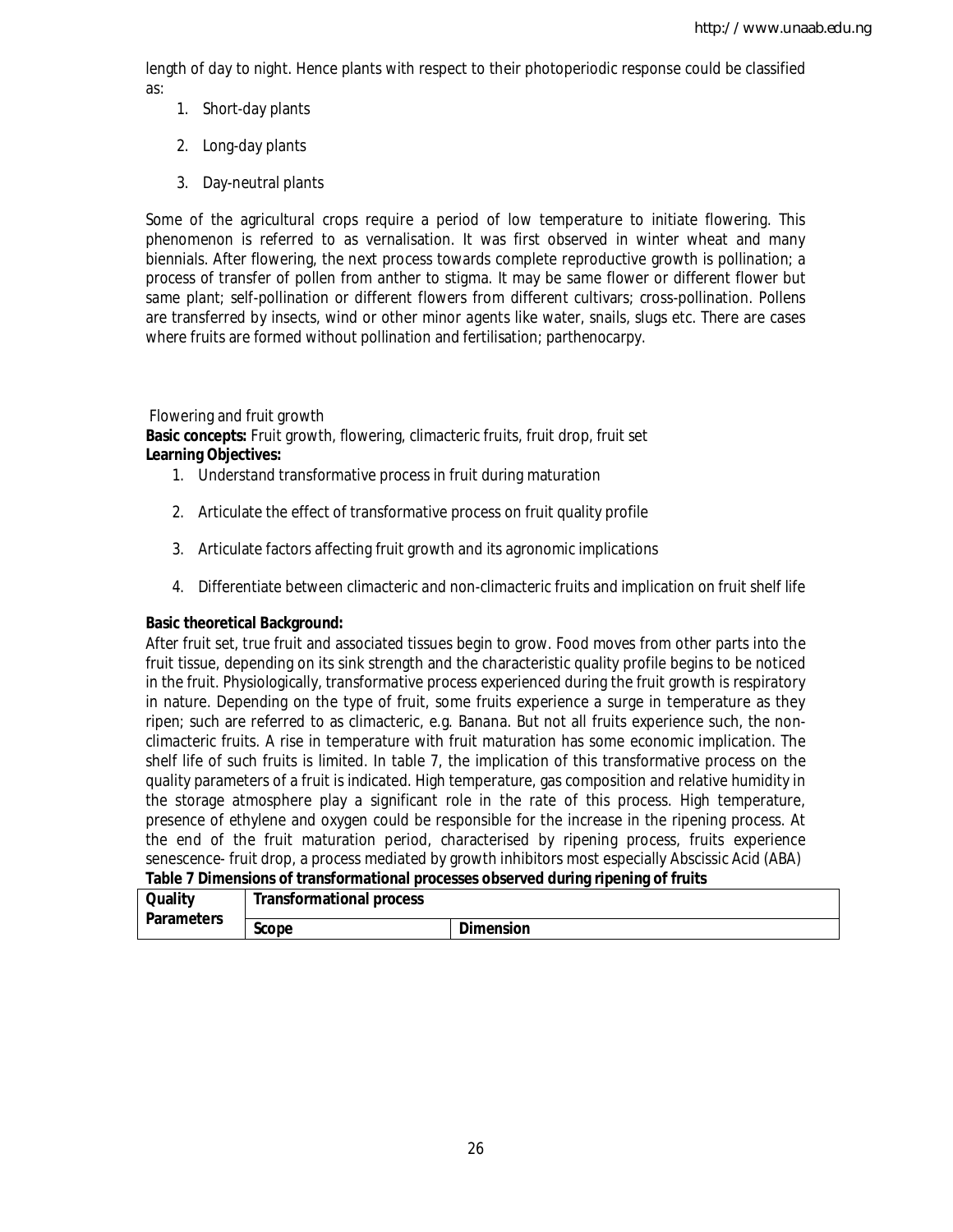| Appearance     | Pigmentation<br>Green→ yellow or<br>other<br>characteristic colours                                                                      | Increase in the activity of chlorophyllase<br>$\bullet$<br>Sequestration of pigment<br>Development of carotenoid and anthocyanin in<br>the presence of light and phytochrome<br>Unmasking of certain pigments<br>$\bullet$ |
|----------------|------------------------------------------------------------------------------------------------------------------------------------------|----------------------------------------------------------------------------------------------------------------------------------------------------------------------------------------------------------------------------|
| <b>Texture</b> | Softening<br>$Hard \rightarrow Soft$                                                                                                     | Hydrolysis of<br>Cell wall (solubilisation of pectic substances in<br>middle lamellae via methylation of galaturonic<br>acid, reduction in size of polygalacturonide or<br>both<br>Cell content                            |
| <b>Flavour</b> | Development<br><sub>of</sub><br>characteristic<br>Aroma<br>Taste<br>Polymers $\rightarrow$ monomers<br>Loss of astringency               | Production of the secondary metabolites<br>Hydrolytic changes of biopolymers                                                                                                                                               |
| Condition      | Increasing<br>of<br>degree<br>perishability<br>Climacteric<br>respiratory pattern<br>Non-climacteric<br>$\bullet$<br>respiratory pattern | Catabolic process>Anabolic process<br>$\bullet$<br>Increasing activity of growth inhibitors e.g. C <sub>2</sub> H <sub>2</sub><br>and ABA                                                                                  |

#### **ENZYMOLOGY**

#### **Enzymes- properties, compositions, Types, Mechanisms of action.**

Enzymes are protein compounds that catalyse a specific reaction. Living cells contain thousands of different enzymes that accelerates or decelerates one kind of reaction without itself being changed. In some of these reactions, small organic molecules such as; acids, sugars, nucleotides and lipids are broken down to provide energy for the cell. In other reactions, small molecules are built into complex macromolecules, such as; proteins, DNA, RNA, and polysaccharides, or used to carry signals, or to control cell movement or gene expression. Sometimes the enzyme proteins have non proteins attachment called prosthetic group when bounded by covalent bond, e.g. metals like; Cu, Mg, and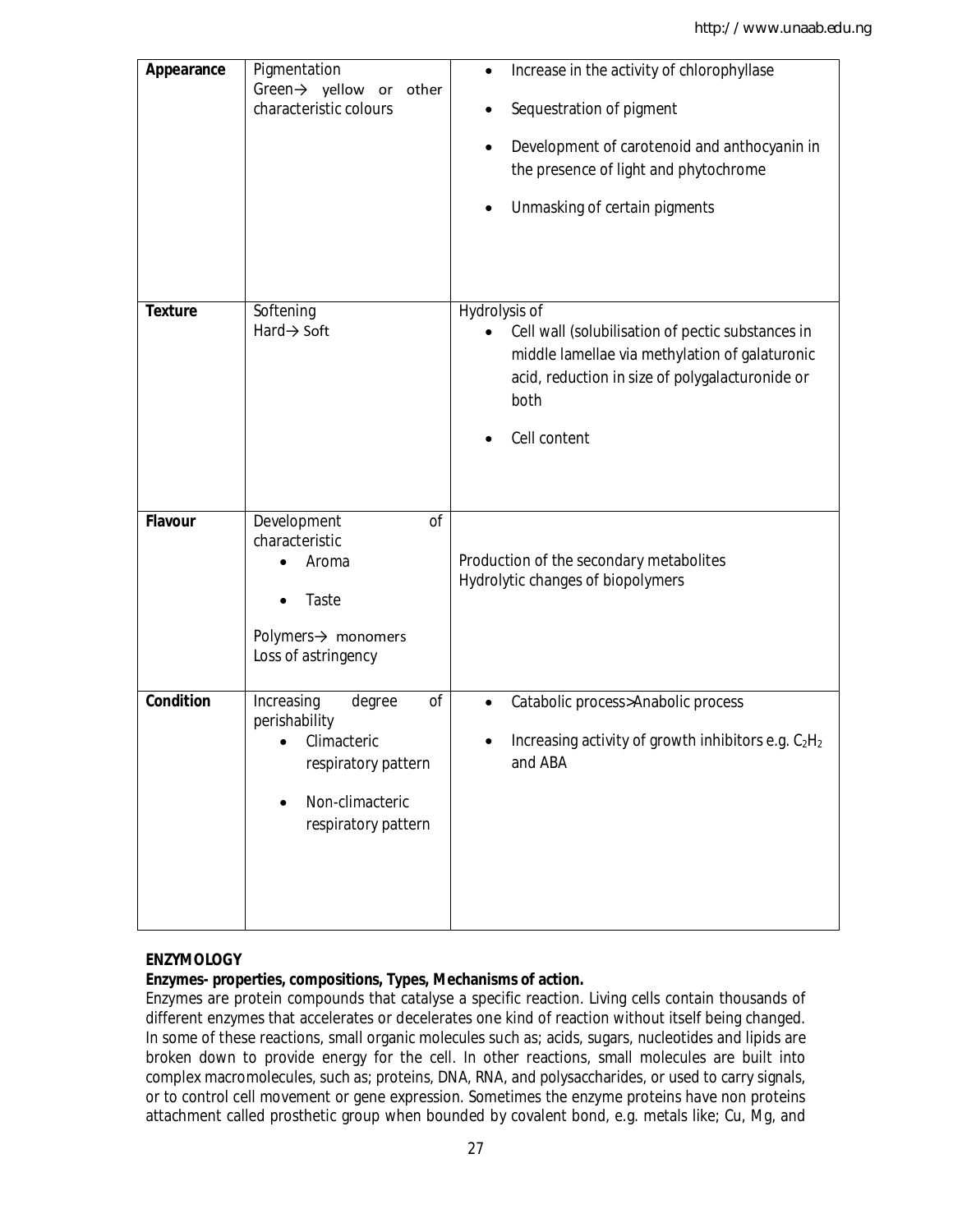Fe, and co-enzyme or co-factors when bonded by loose hydrogen bond, e.g. Vitamins. The coenzyme and prosthetic group may become attached to several different protein forming different enzymes. Enzymes exhibit enormous catalytic power, in some cases increasing reaction rates by a factor' of over 1014 (one hundred million). Enzymes dictate the pattern of chemical changes in a cell and without them life as we know it would be impossible.

Properties characteristics of Enzymes

- a) Small amount of enzymes are needed to convert large amount of substrate into products.
- b) Same substrate can be utilized by several enzymes. For instance, isomers, phosphoglucomutase and glucose – 6 – phosphate dehydrogenase act on glucose to produce fructose – 6- phosphate, glucose -1- phosphate and 6 phosphoglucolactone respectively.
- c) Enzymes work at narrow range of temperature. Optimum temp is  $40^{\circ}c$  and could be destroyed at  $60^{\circ}$ c.
- d) They work at specific pH. Most function at around neutral pH (5-7). However, pepsin in stomach works at pH 2-3 and trypsin in duodenum works at pH 8.5.
- e) Catalytic actions of enzymes may be specific. Hence an enzyme which catalyse one reaction may not catalyse another. For instance, invertase works on sucrose to produce glucose while zymase act on glucose and give carbondioxide and ethanol.
- f) Enzymes are not destroyed by the reactions they catalysed and could be used again.
- g) Enzymes could be poisoned by chemical compound like; mercury, chloride, silver chloride and hydrogen cyanide. This inactivate the enzymes, for example HCN blocks the enzymes involve in respiration.

Mechanism of Action (working) of Enzymes.

This can be explained by chemical hypothesis  $A \longrightarrow B$ . Chemical energy needed could be in the form of heat (temperature) to activate passive A by bombarding A's molecules to activate it and later turned into B molecules. The energy that A molecule required to react and be converted into molecule B is the activation energy of reaction. Enzymes are believe to catalyse reaction by lowering the activation energy e.g. in

 $2H_2O$  catalase  $2H_2O + 2O_2$  the activation energy in the absence of catalase is 18,000cal mol. While in the presence of catalase, it is 6,400 cal mol. Lock and Key Hypotheses: the enzyme is believed to be the padlock and substrate the key.



Classification of Enzymes.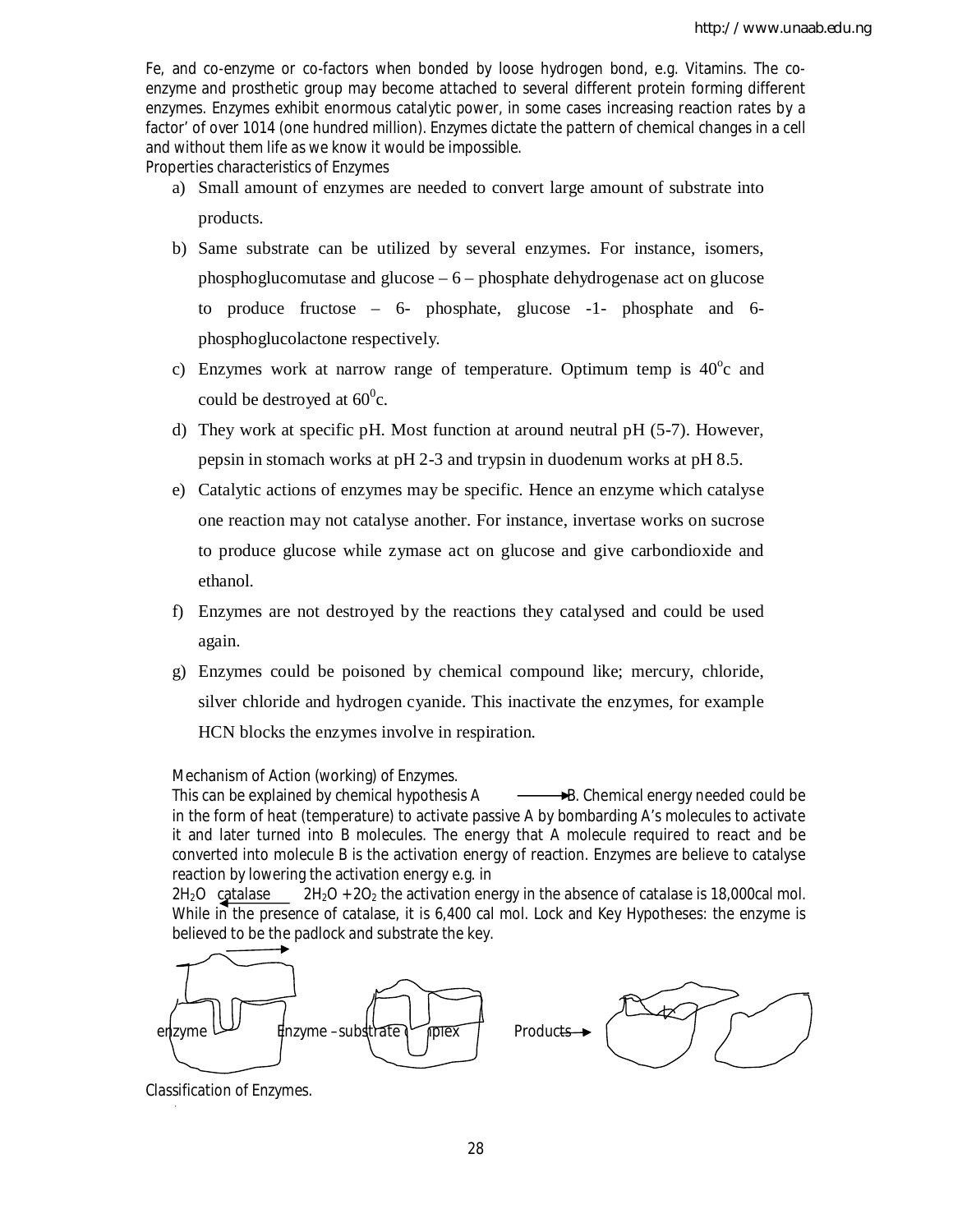Enzymes are generally of two types, they are : intracellular enzymes and extracellular enzymes. But specifically, enzymes can be classified as follows:

1 According to substrate they act upon, e.g Arginase that act on arginine, tyrosinase act on tyrosine, lipase acts on lipids while proteinase acts on protein and carbohydrases and maltase on carbohydrates and maltose respectively.

2 According to the type of reaction they catalyse. For example: hydrolyses (hydrolytic enzyme), oxidases (oxidation reduction enzymes), phosphorylases (phosphate adding and deleting enzymes). In both cases above, the suffix-ase is added to the name of the substrate or reaction type. SPECIFIC ENZYME TYPE

1 Hydrolyses (hydrolytic enzymes)they catalyse the addition of the elements of

water to specific bond of substrate. RCO-OR' HOH RCOOH + R'OH

E.G, lipases, carbohydrates, proteases

2 oxidases, (oxidation- reduction enzymes). These catalyse the removal or addition of hydrogen, oxygen or electron from or to substrate, which is thereby oxidised or reduced in the process.

RH +HA  $R + AH$ <sub>2</sub>(removal of H<sub>2</sub>)

 $R^{2+}$ 

 $RO +_{1\sqrt{2}})O_2$  RO<sub>2</sub>(addition of O<sub>2</sub>)

 $\rightarrow$   $R^{3+}$  +e e.g dehydrogenases and oxidases

- 3 Phosphoric; these catalyse the addition or removal of elements of phosphoric acids, e.g glucose + phosphate Hexokinase glucose – 1- phosphate
- 4 Carboxylase; these catalyse the removal or addition of  $CO<sub>2</sub>$  e.g, ribulose- 1,5 diphosphate(5C) carboxydismutase Keto acid (6C)
- 5 Isomers: these catalyse the interconversion of aldose and ketose sugars e.g, Glucose 6phosphate Phosphoglucoisomerase fructose -6- phosphate
- 6 Lyase; these carry out breaking of double bonds e.g. lysozyme (found in tears, nasal mucus and egg) which dissolve certain airbone cocci (bacteria) by breaking the double bond of polysaccharides in their walls.

ESTIMATION OF RATES OF ENZYME ACTIVITIES

1 Use of turnover numbers; this is the number of moles of substrate converted per

minute by 1 mole of enzyme. Succine dihydrogenase has turnover number of 1150 while carbonic anhydrase has turnover number 360,000,000.

- 2 Manometric; gases evolve as a result of enzyme activities are measured manometrically, e.g oxidase, carboxylase.
- 3 Spectrophotometric: uses the fact different quantities of product have different optical density at the same wavelength. The wavelength used depends on the enzyme type involved. E.g, for amylase, the wavelength is 490nm and for protease it is 700nm.
- 4 Colouration Method: works on the basis that the substrate and the product have different colour with dye. The disappearance of the colour with time is taken note of e.g. starch + iodine(blue black) Amylase maltose +iodine + E (iodine colour)
- 5 Chemical Estimation: this involve titration, chromatography and electrophoresis techniques. For instance, lipase are estimated by breaking lipids into fatty acids